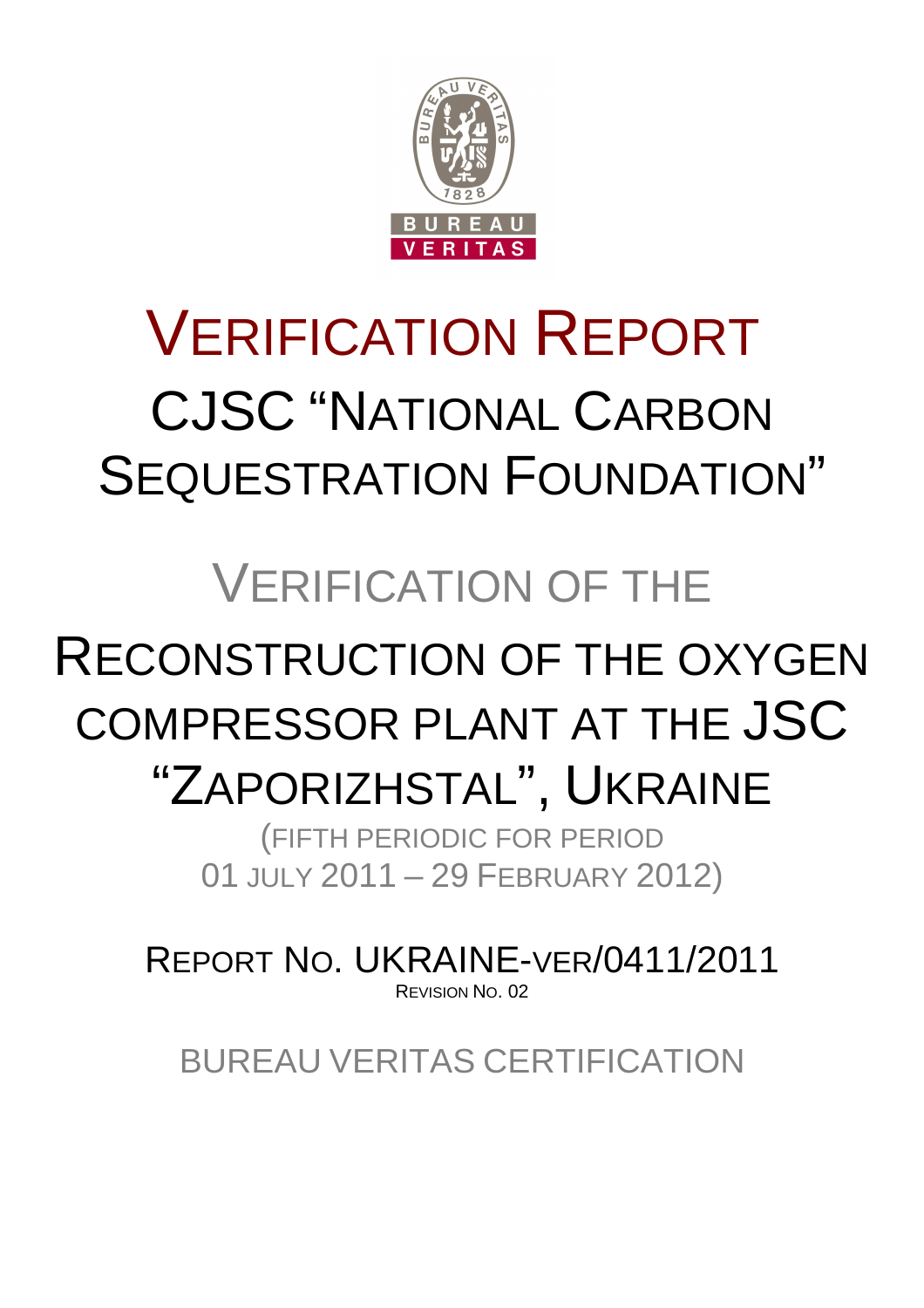

#### VERIFICATION REPORT

| Date of first issue:<br>23/05/2012                                                                                                                                                                                                                                                                                                                                                                                                                                                                                                                                                                                                                                                                                           | Organizational unit:<br><b>Bureau Veritas Certification</b><br><b>Holding SAS</b> |                                                                                          |
|------------------------------------------------------------------------------------------------------------------------------------------------------------------------------------------------------------------------------------------------------------------------------------------------------------------------------------------------------------------------------------------------------------------------------------------------------------------------------------------------------------------------------------------------------------------------------------------------------------------------------------------------------------------------------------------------------------------------------|-----------------------------------------------------------------------------------|------------------------------------------------------------------------------------------|
| Client:<br><b>CJSC</b> "National Carbon<br>Sequestration Foundation"                                                                                                                                                                                                                                                                                                                                                                                                                                                                                                                                                                                                                                                         | Client ref.:<br><b>Yuriy Fedorov</b>                                              |                                                                                          |
| Summary:                                                                                                                                                                                                                                                                                                                                                                                                                                                                                                                                                                                                                                                                                                                     |                                                                                   |                                                                                          |
| Bureau Veritas Certification has made the 5th periodic verification of the project "Reconstruction of the oxygen<br>compressor plant at the JSC "Zaporizhstal", Ukraine", ITL project ID UA 1000189, project of CJSC "National<br>Carbon Sequestration Foundation" located in city of Zaporizhzhya, Zaporizhzhya Region, Ukraine, and<br>applying the JI specific approach, on the basis of UNFCCC criteria for the JI, as well as criteria given to<br>provide for consistent project operations, monitoring and reporting. UNFCCC criteria refer to Article 6 of the<br>Kyoto Protocol, the JI rules and modalities and the subsequent decisions by the JI Supervisory Committee, as<br>well as the host country criteria. |                                                                                   |                                                                                          |
| The verification scope is defined as a periodic independent review and ex post determination by the Accredited<br>Entity of the monitored reductions in GHG emissions during defined verification period, and consisted of the<br>following three phases: i) desk review of the monitoring report against project design and the baseline and<br>monitoring plan; ii) follow-up interviews with project stakeholders; iii) resolution of outstanding issues and the<br>issuance of the final verification report and opinion. The overall verification, from Contract Review to<br>Verification Report & Opinion, was conducted using Bureau Veritas Certification internal procedures.                                      |                                                                                   |                                                                                          |
| The first output of the verification process is a list of Clarification, Corrective Action Requests, Forward Action<br>Requests (CL, CAR and FAR), presented in Appendix A.                                                                                                                                                                                                                                                                                                                                                                                                                                                                                                                                                  |                                                                                   |                                                                                          |
| In summary, Bureau Veritas Certification confirms that the project is implemented as planned and described in<br>approved project design documents. Installed equipment being essential for generating emission reduction<br>runs reliably and is calibrated appropriately. The monitoring system is in place and the project is generating<br>GHG emission reductions. The GHG emission reduction is calculated without material misstatements, and the<br>ERUs issued totalize 73284 tonnes of CO2 equivalent for the monitoring period from 01/07/2011 to 29/02/2012.                                                                                                                                                     |                                                                                   |                                                                                          |
| Our opinion relates to the project's GHG emissions and resulting GHG emission reductions reported and<br>related to the approved project baseline and monitoring, and its associated documents.                                                                                                                                                                                                                                                                                                                                                                                                                                                                                                                              |                                                                                   |                                                                                          |
| Report No.:<br>Subject Group:<br>UKRAINE-ver/0411/2011<br>JI                                                                                                                                                                                                                                                                                                                                                                                                                                                                                                                                                                                                                                                                 |                                                                                   |                                                                                          |
| Project title:<br>'Reconstruction of the oxygen compressor plant<br>at the JSC "Zaporizhstal", Ukraine"                                                                                                                                                                                                                                                                                                                                                                                                                                                                                                                                                                                                                      |                                                                                   |                                                                                          |
| Work carried out by:<br>VVVV V<br>Team Leader, Lead Verifier: Oleg Skoblyk                                                                                                                                                                                                                                                                                                                                                                                                                                                                                                                                                                                                                                                   |                                                                                   |                                                                                          |
| Team Member, Verifier:<br>Rostislav Topchiy<br>Team Member, Verifier:<br>Vitaliy Minyaylo                                                                                                                                                                                                                                                                                                                                                                                                                                                                                                                                                                                                                                    |                                                                                   |                                                                                          |
| Team Member, Specialist                                                                                                                                                                                                                                                                                                                                                                                                                                                                                                                                                                                                                                                                                                      | Vyaceslav Yeriomin                                                                |                                                                                          |
| Work reviewed by:<br>Ivan Sokolov - Internal Technical Reviewers of<br><b>Bureau Verit</b><br>Holding<br>Work approved by:                                                                                                                                                                                                                                                                                                                                                                                                                                                                                                                                                                                                   |                                                                                   | No distribution without permission from the<br>Client or responsible organizational unit |
| Ivan Sokolov - Operational Manger                                                                                                                                                                                                                                                                                                                                                                                                                                                                                                                                                                                                                                                                                            | Limited distribution                                                              |                                                                                          |
| Date of this revision:<br>Rev. No.:<br>31/05/2012<br>28<br>02                                                                                                                                                                                                                                                                                                                                                                                                                                                                                                                                                                                                                                                                | Number of pages;<br>Unrestricted distribution                                     |                                                                                          |

1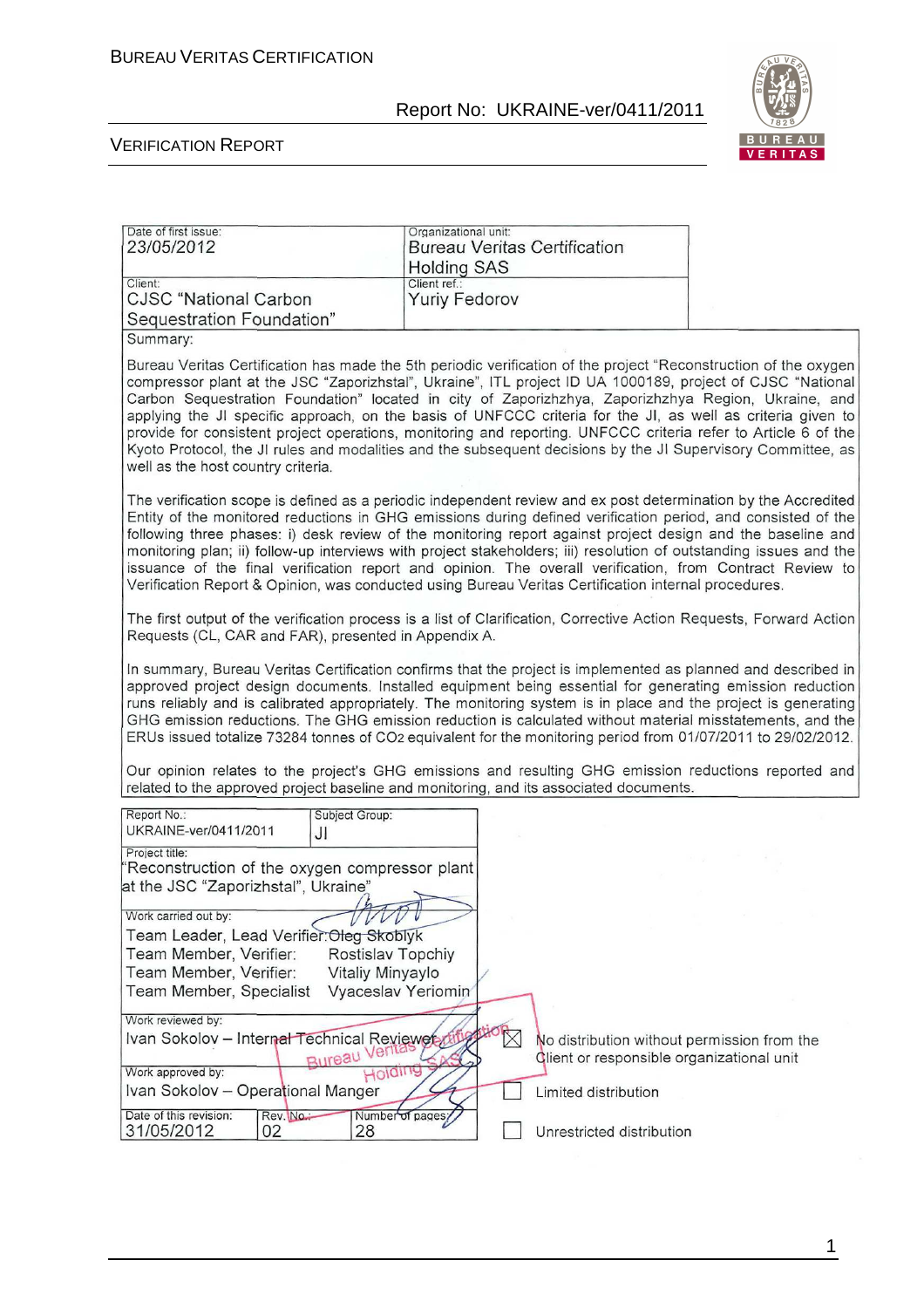

VERIFICATION REPORT

# **Table of Contents Page 2014** 1 INTRODUCTION .........................................................................................3 1.1 Objective 3 1.2 Scope 3 1.3 Verification Team 3 2 METHODOLOGY ........................................................................................4 2.1 Review of Documents 4 2.2 Follow-up Interviews 5 2.3 Resolution of Clarification, Corrective and Forward Action Requests 5 3 VERIFICATION CONCLUSIONS ............................................................6 3.1 Remaining issues and FARs from previous verifications 6 3.2 Project approval by Parties involved (90-91) 6 3.3 Project implementation (92-93) 7 3.4 Compliance of the monitoring plan with the monitoring methodology (94-98) 8 3.5 Revision of monitoring plan (99-100) 9 3.6 Data management (101) 9 3.7 Verification regarding programmes of activities (102-110) Not applicable 10 4 VERIFICATION OPINION .......................................................................10 5 REFERENCES ..........................................................................................12 APPENDIX A: VERIFICATION PROTOCOL.............................................................19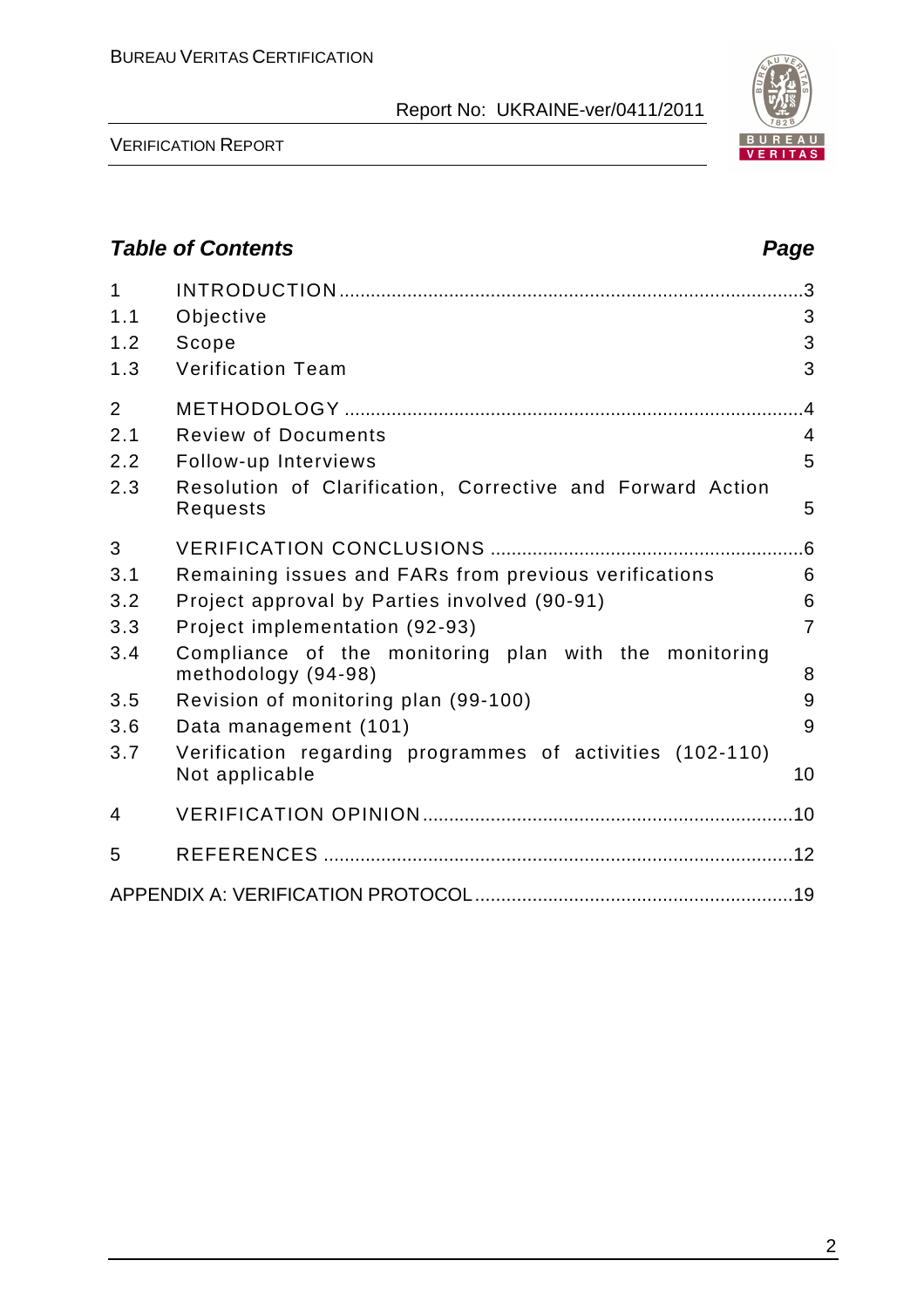

VERIFICATION REPORT

# **1 INTRODUCTION**

CJSC "National Carbon Sequestration Foundation" has commissioned Bureau Veritas Certification to verify the emissions reductions of its JI project "Reconstruction of the oxygen compressor plant at the JSC "Zaporizhstal", Ukraine" project of CJSC "National Carbon Sequestration Foundation" located in city of Zaporizhzhya, Zaporizhzhya Region, Ukraine.

This report summarizes the findings of the verification of the project, performed on the basis of UNFCCC criteria, as well as criteria given to provide for consistent project operations, monitoring and reporting.

#### **1.1 Objective**

Verification is the periodic independent review and ex post determination by the Accredited Independent Entity of the monitored reductions in GHG emissions during defined verification period.

The objective of verification can be divided in Initial Verification and Periodic Verification.

UNFCCC criteria refer to Article 6 of the Kyoto Protocol, the JI rules and modalities and the subsequent decisions by the JI Supervisory Committee, as well as the host country criteria.

#### **1.2 Scope**

The verification scope is defined as an independent and objective review of the project design document, the project's baseline study, monitoring plan and monitoring report, and other relevant documents. The information in these documents is reviewed against Kyoto Protocol requirements, UNFCCC rules and associated interpretations.

The verification is not meant to provide any consulting towards the Client. However, stated requests for clarifications and/or corrective actions may provide input for improvement of the project monitoring towards reductions in the GHG emissions.

# **1.3 Verification Team**

The verification team consists of the following personnel:

Oleg Skoblyk Bureau Veritas Certification, Team Leader, Climate Change Lead Verifier

Rostislav Topchiy

Bureau Veritas Certification, Team Member, Climate Change Verifier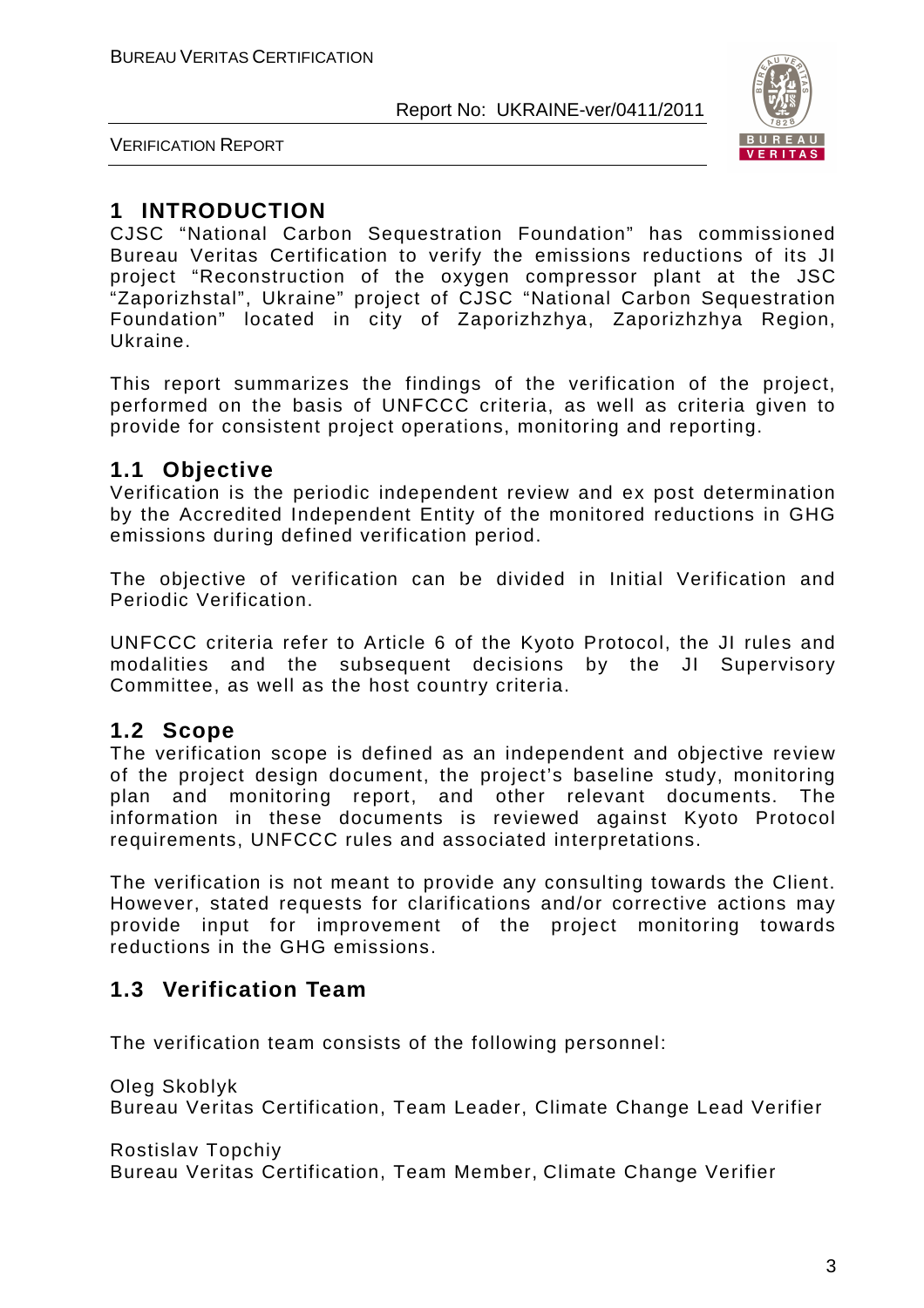



Vitaliy Minyaylo Bureau Veritas Certification, Team Member, Climate Change Verifier

Vyaceslav Yeriomin Team Member, Technical Specialist

This verification report was reviewed by:

Ivan Sokolov Bureau Veritas Certification, Internal Technical Reviewer

# **2 METHODOLOGY**

The overall verification, from Contract Review to Verification Report & Opinion, was conducted using Bureau Veritas Certification internal procedures.

In order to ensure transparency, a verification protocol was customized for the project, according to the version 01 of the Joint Implementation Determination and Verification Manual, issued by the Joint Implementation Supervisory Committee at its 19 meeting on 04/12/2009. The protocol shows, in a transparent manner, criteria (requirements), means of verification and the results from verifying the identified criteria. The verification protocol serves the following purposes:

- It organizes, details and clarifies the requirements a JI project is expected to meet;
- It ensures a transparent verification process where the verifier will document how a particular requirement has been verified and the result of the verification.

The completed verification protocol is enclosed in Appendix A to this report.

# **2.1 Review of Documents**

The Monitoring Report (MR) submitted by CJSC "National Carbon Sequestration Foundation" and additional background documents related to the project design and baseline, i.e. country Law, Project Design Document (PDD), Guidance on criteria for baseline setting and monitoring, Host party criteria, Kyoto Protocol, Clarifications on Verification Requirements to be Checked by an Accredited Independent Entity were reviewed.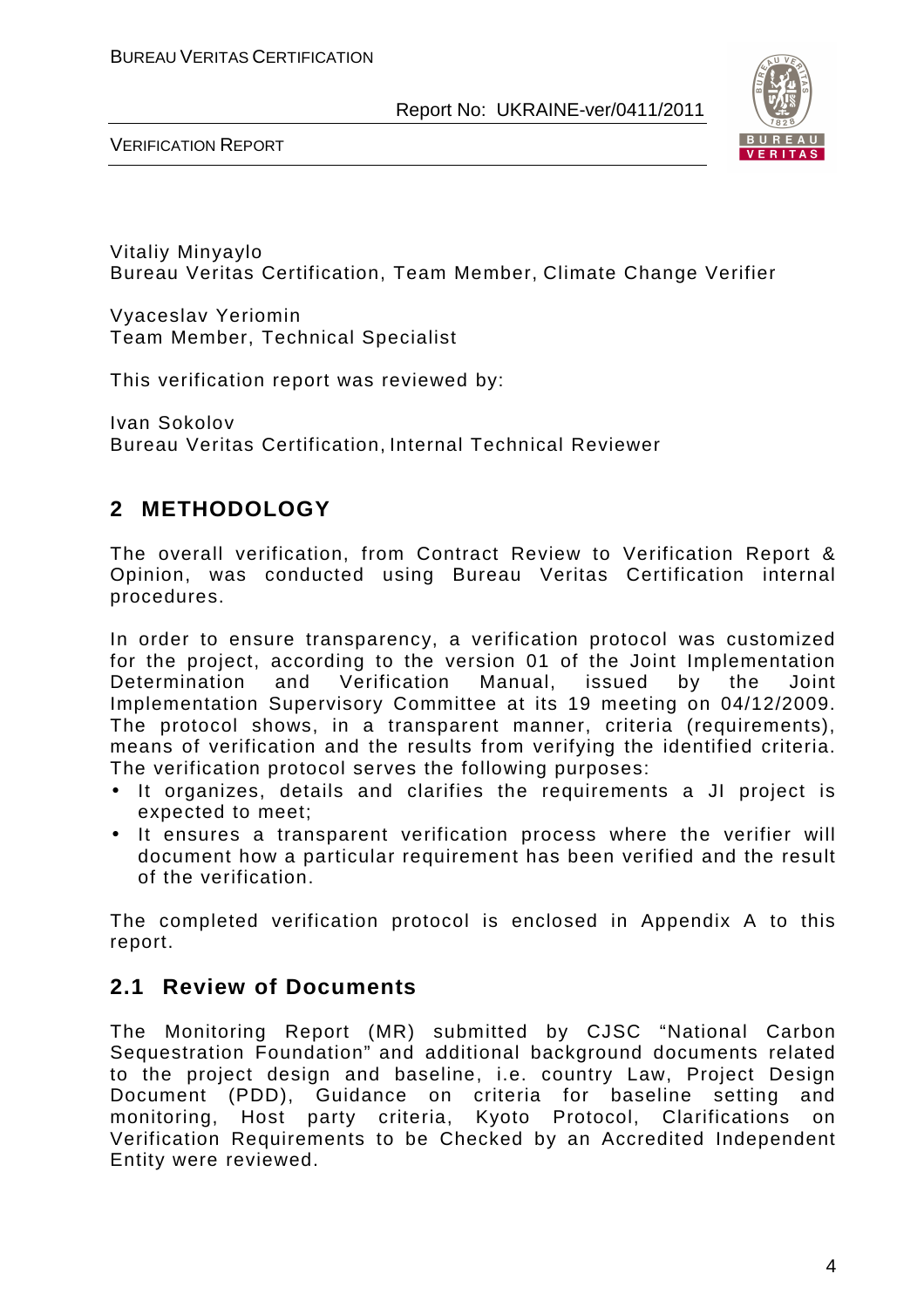

VERIFICATION REPORT

The verification findings presented in this report relate to the Monitoring Report version 01.1 of 10/02/2012, version 02.1 of 18/05/2012 and project as described in the determined PDD.

# **2.2 Follow-up Interviews**

On 28/04/2012 Bureau Veritas Certification performed on-site interviews with project stakeholders to confirm selected information and to resolve issues identified in the document review. Representatives of CJSC "National Carbon Sequestration Foundation" and JSC "Zaporizhstal" were interviewed during site visit (see References for the list of interviewed persons). The main topics of the interviews are summarized in Table 1.

| <b>Interviewed</b><br>organization                                             | <b>Interview topics</b>                                                                                                                                                                                                                                                                                                                                                                                                         |
|--------------------------------------------------------------------------------|---------------------------------------------------------------------------------------------------------------------------------------------------------------------------------------------------------------------------------------------------------------------------------------------------------------------------------------------------------------------------------------------------------------------------------|
| JSC "Zaporizhstal"                                                             | Organizational structure<br>⋗<br>Responsibilities and authorities<br>⋗<br>Roles and responsibilities for data collection and processing<br>⋗<br>Installation of equipment<br>Data logging, archiving and reporting<br>Metering equipment control<br>➤<br>Metering record keeping system, database<br>➤<br>Training of personnel<br>➤<br>Quality management procedures and technology<br>⋗<br>Internal audits and check-ups<br>⋗ |
| Consultant:<br><b>CJSC</b> "National<br>Carbon<br>Sequestration<br>Foundation" | Monitoring plan<br>≻<br>Monitoring report<br>⋗<br>Deviations from PDD<br>↘<br><b>ERUs calculation model</b><br>➤                                                                                                                                                                                                                                                                                                                |

**Table 1 Interview topics** 

# **2.3 Resolution of Clarification, Corrective and Forward Action Requests**

The objective of this phase of the verification is to raise the requests for corrective actions and clarification and any other outstanding issues that needed to be clarified for Bureau Veritas Certification positive conclusion on the GHG emission reduction calculation.

If the Verification Team, in assessing the monitoring report and supporting documents, identifies issues that need to be corrected, clarified or improved with regard to the monitoring requirements, it should raise these issues and inform the project participants of these issues in the form of: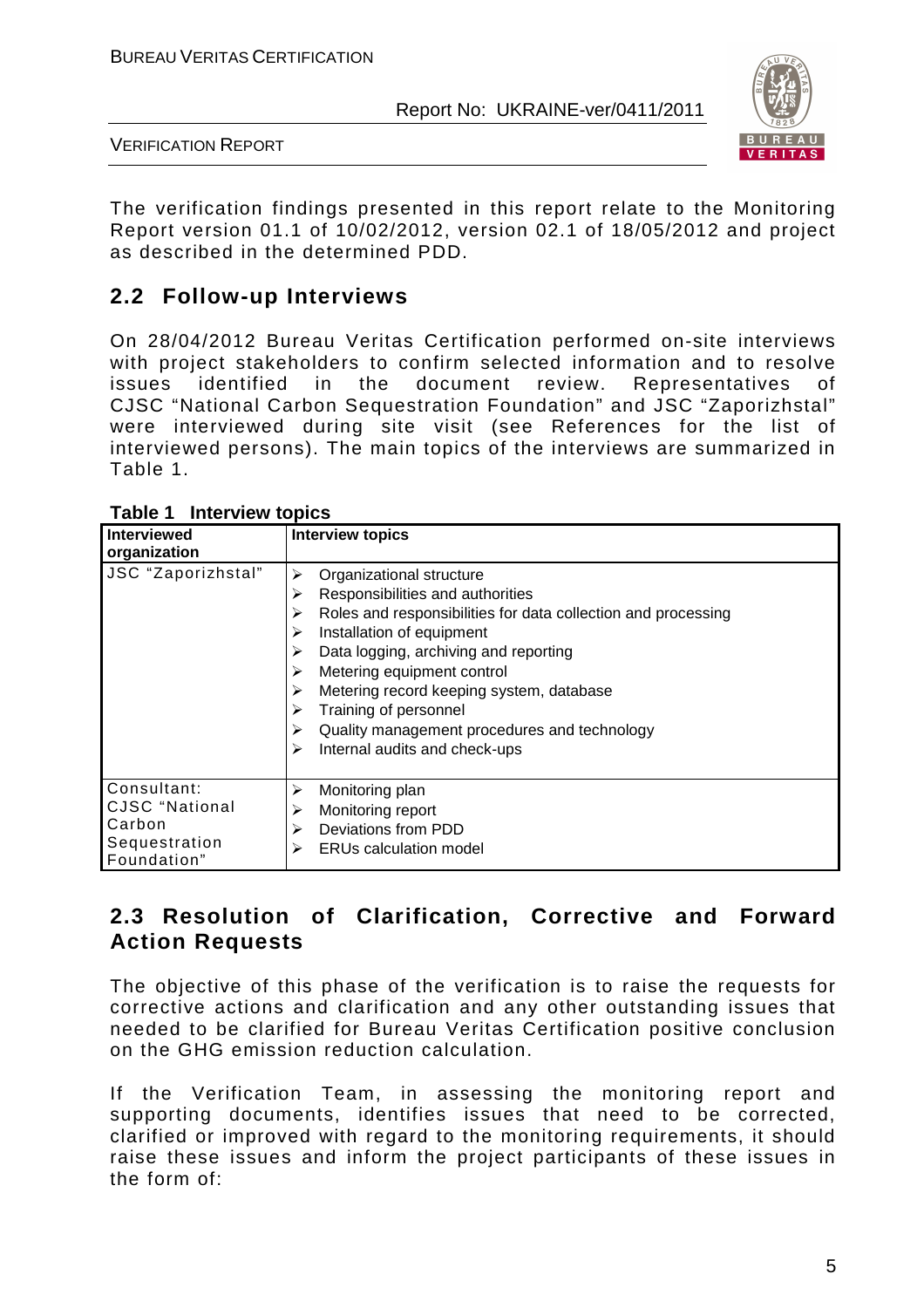

VERIFICATION REPORT

(a) Corrective action request (CAR), requesting the project participants to correct a mistake that is not in accordance with the monitoring plan;

(b) Clarification request (CL), requesting the project participants to provide additional information for the Verification Team to assess compliance with the monitoring plan;

(c) Forward action request (FAR), informing the project participants of an issue, relating to the monitoring that needs to be reviewed during the next verification period.

The Verification Team will make an objective assessment as to whether the actions taken by the project participants, if any, satisfactorily resolve the issues raised, if any, and should conclude its findings of the verification.

To guarantee the transparency of the verification process, the concerns raised are documented in more detail in the verification protocol in Appendix A.

# **3 VERIFICATION CONCLUSIONS**

In the following sections, the conclusions of the verification are stated.

The findings from the desk review of the original monitoring documents and the findings from interviews during the follow up visit are described in the Verification Protocol in Appendix A.

The Clarification, Corrective and Forward Action Requests are stated, where applicable, in the following sections and are further documented in the Verification Protocol in Appendix A. The verification of the Project resulted in 02 Corrective Action Requests and 04 Clarification Requests.

The number between brackets at the end of each section corresponds to the DVM paragraph.

# **3.1 Remaining issues and FARs from previous verifications**

Remaining issues and FARs from previous verification are absent.

# **3.2 Project approval by Parties involved (90-91)**

The project was approved by the Host party, Ukraine (Letter of Approval No 1514/23/7 of 14/12/2009 issued by National Environmental Investment Agency of Ukraine). Written project approval by Switzerland (Letter of approval for a project under article 6 of the Kyoto Protocol (JI) Ref.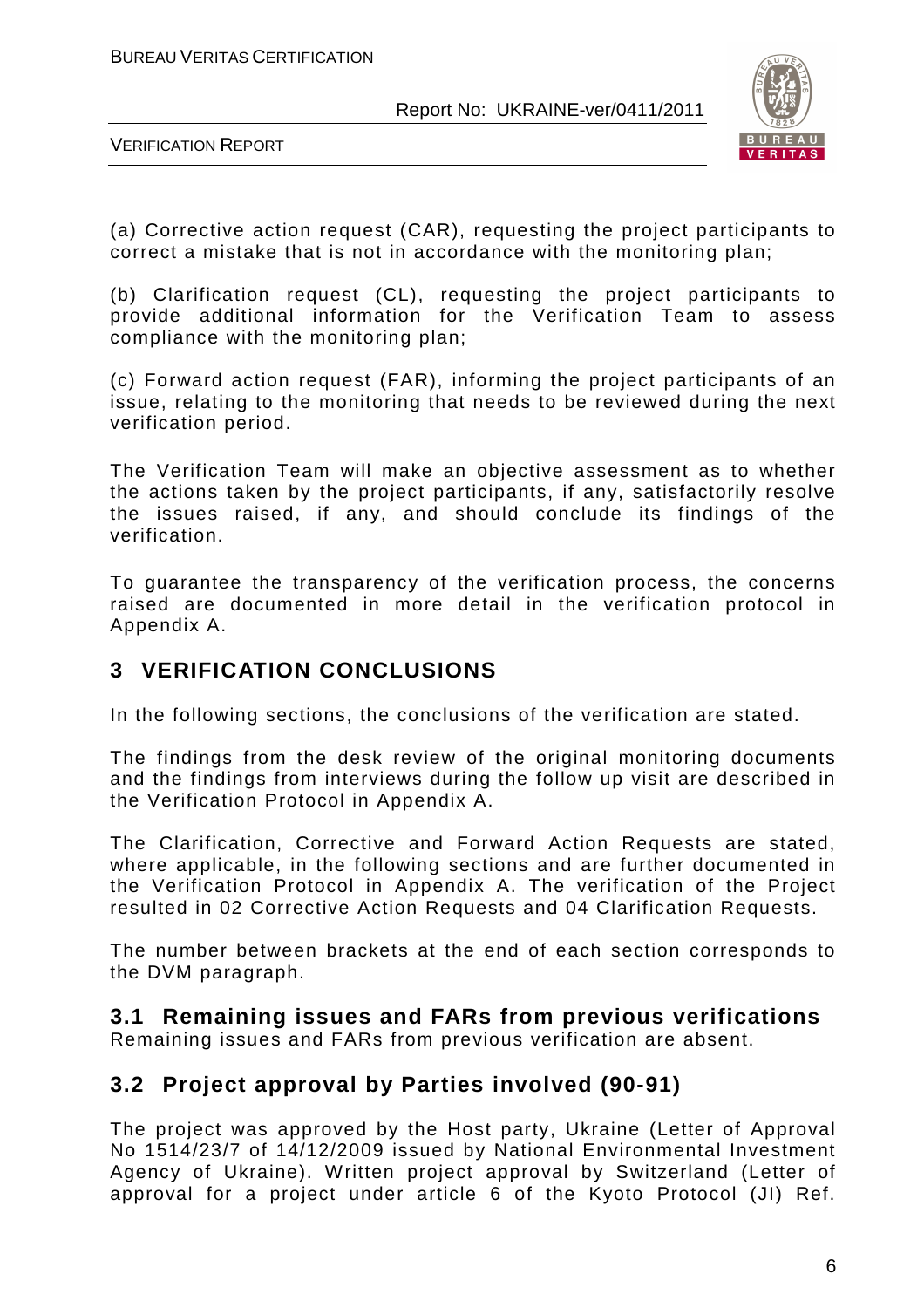

VERIFICATION REPORT

No J294-0485 dated 23/07/2010 issued by the Federal Office for the Environment (FOEN) of Switzerland), the other party involved, has been issued by the NFP of that Party.

The abovementioned written approvals is unconditional.

# **3.3 Project implementation (92-93)**

The project which is being implemented at the JSC "Zaporizhstal" is aimed at reconstruction of oxygen compressor plant (OCP) with a purpose of supply of the oxygen in required level for pig iron and steel production of the steel mill. Also the project serves to replace the worn-out airseparation units. Starting date of operation is 01/01/2008.

The OCP reconstruction at the JSC "Zaporizhstal" is implemented by the construction of the air-separation unit (ASU) VRU-60, manufactured by Air Liquide (France). The air-separation unit VRU-60 will make it possible to provide production needs with the required amount of oxygen upon achievement following effects:

- reduction of electric power consumption;
- reduction in manufacturing water consumption;
- generation of oxygen without additional compression;
- decrease of oxygen losses during production;
- increase of oxygen concentration up to 99,5%.

The implementation of the project by the construction of VRU-60 will make it possible, versus the situation in the absence of this project (reconstruction of OCP by the construction of a new air-separation units KAAr-32), to significantly reduce the electric power consumption supplied for the OCP operation from the power grid of Ukraine. The reduction in the supply of electric power from the grid will enable electric power generation at the electricity-generating plants of Ukraine to be decreased at the equivalent rate. This will lead to a reduction in the emissions of GHG as a result of the reduction in the consumption of fuel-and-energy resources for electric power.

The construction works under the project had lasted from February 2005 till October 2006. The installation work was performed in November 2005– May 2007; start and adjusting work took place in June – December 2007. The air separation unit VRU-60 was put into operation in December 2007 (27/12/2007).

The project was operational during the monitoring period for the period 01/07/2011-29/02/2012.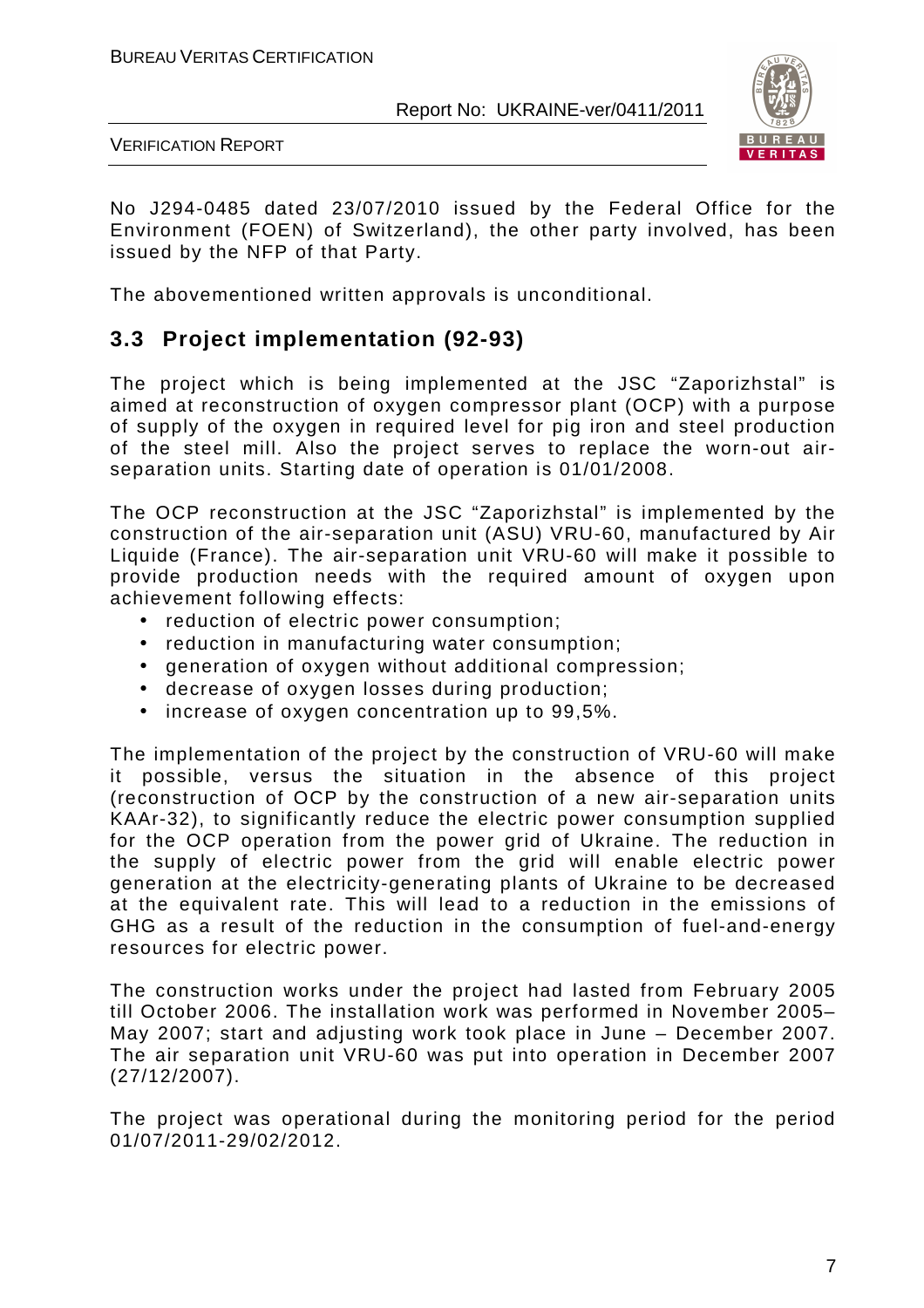

VERIFICATION REPORT

During the 5th monitoring period some deviations of actual emission reductions from emission reductions estimated in PDD were observed.

Deviations of actual emission reductions from estimated value in July 2011 - February 2012 are insignificant - less than 2%. The deviations are to explained by oxygen consumption decrease at JSC "Zaporizhstal" at the current monitoring period in comparison to the forecasted data used for GHG emission reductions estimation.

The identified areas of concern as to Project implementation, project participants response and BV Certification's conclusion are described in Appendix A Table 2 (refer to CAR 01, CAR 02).

#### **3.4 Compliance of the monitoring plan with the monitoring methodology (94-98)**

The monitoring occurred in accordance with the revised monitoring plan ver.01 of 15/09/2010 which was positively determined in course of the 1st verification under the project. The determined PDD as well as determination of the revision to the monitoring plan within the framework of 1st verification report are listed on the UNFCCC JI website.

For calculating the emission reductions, key factors, such as electric power consumption by the OCP, oxygen production in the air-separation unit VRU-60, oxygen production in the reserved air-separation units, distributed oxygen, number of days then the OCP was operated in operating conditions, output of the air-separation units (KAAr-32) in operating conditions, emission factor during electric power generation supplied by the power system of Ukraine, influencing the baseline emissions and the activity level of the project and the emissions as well as risks associated with the project were taken into account, as appropriate.

Data sources used for calculating emission reductions, such as logbook records, monthly reports of JSC "Zaporizhstal", the study of standardized emission factors for the Ukrainian electricity grid, internal standards, are clearly identified, reliable and transparent.

Emission factors, including default emission factors, are selected by carefully balancing accuracy and reasonableness, and appropriately justified of the choice.

The calculation of emission reductions is based on conservative assumptions and the most plausible scenarios in a transparent manner.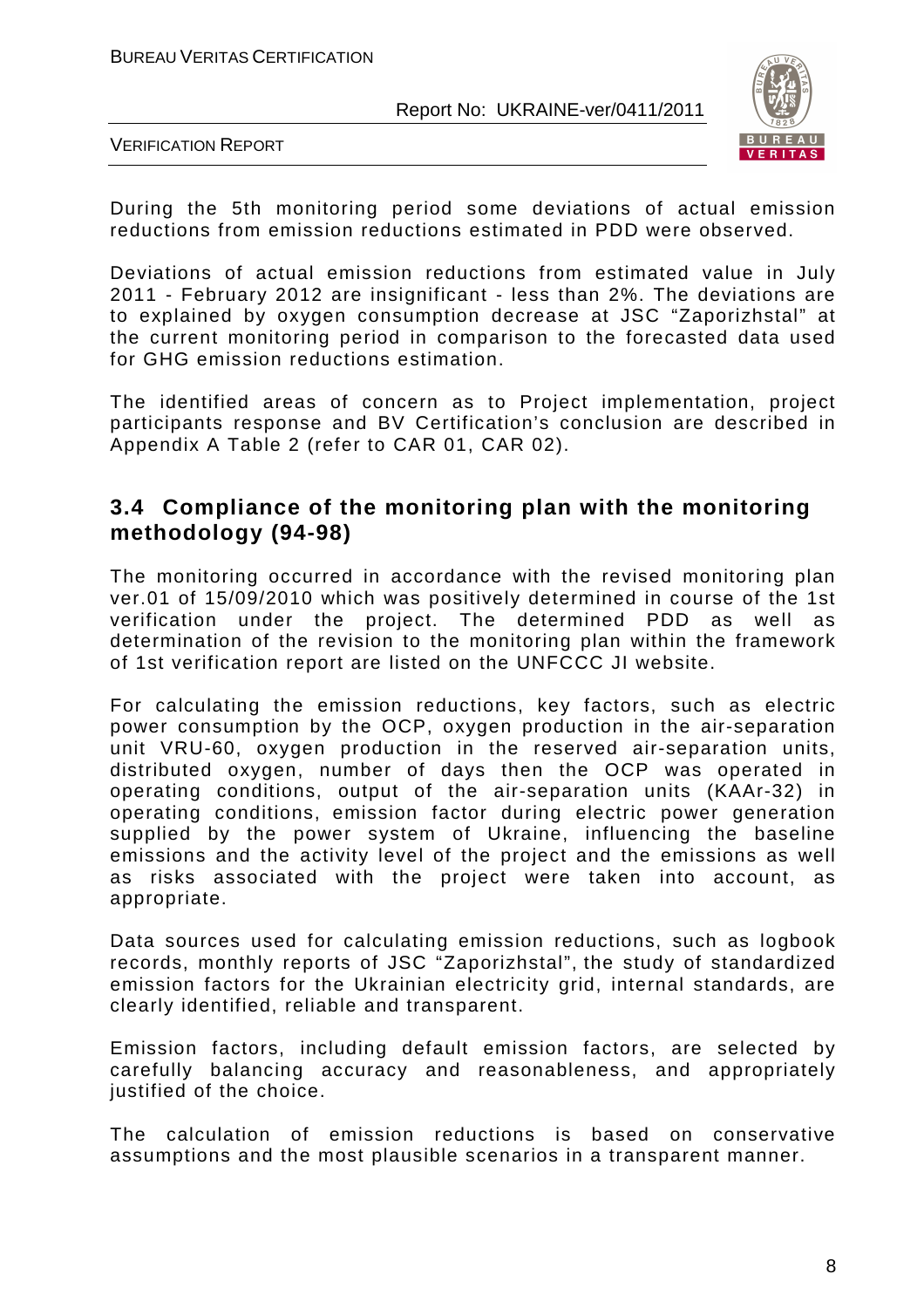

VERIFICATION REPORT

The identified areas of concern as to Compliance of the monitoring plan with the monitoring methodology, project participants response and BV Certification's conclusion are described in Appendix A Table 2 (refer to CL 01, CL 02).

# **3.5 Revision of monitoring plan (99-100)**

In course of the previous verifications under the project, the project participants introduced the revisions to the approved monitoring plan from the PDD. The revisions to the approved monitoring plan were positively determined during the first verification and followed during current (fifth) monitoring period (see category 1 documents References 1, 2).

In course of the 5th monitoring  $(01/07/2011 - 29/02/2012)$  no new revision of the monitoring plan has happen.

#### **3.6 Data management (101)**

The data and their sources, provided in monitoring report, are clearly identified, reliable and transparent. The implementation of data collection procedures is in accordance with the monitoring plan, including the quality control and quality assurance procedures. The procedures of GHGs emission reductions monitoring are determined by the Company standard STP 8.2-13-11 "Integrated quality system. Monitoring of GHGs emissions reductions", approved by Order #552 dated on 12/12/2011.

In monitoring of GHGs emission reductions under the project the following departments of JSC "Zaporizhstal" are involved:

- Laboratory of environment protection;
- Power bureau of Chief Power Engineer Department;
- Recording bureau of Chief Power Engineer department;
- Technical bureau of Plant of networks and substations;
- Technical bureau of Oxygen compressor plant.

Scheme of collecting and carrying of monitoring data for GHGs emission reductions are shown on the fig. B.2-1 of the Monitoring report. Units of company included in the monitoring of GHGs emissions, responsible specialists and their functions are shown in table B.2-1 of the Monitoring report.

The quality assurance and quality control procedures are determined by the Standard of STP 8.2-13-11 "Monitoring of GHG emission reductions" and other respective internal documents.

The function of the monitoring equipment, including its calibration status, is in order. Automation and metrological department of JSC "Zaporizhstal" is responsibility for organization of monitoring meters verification.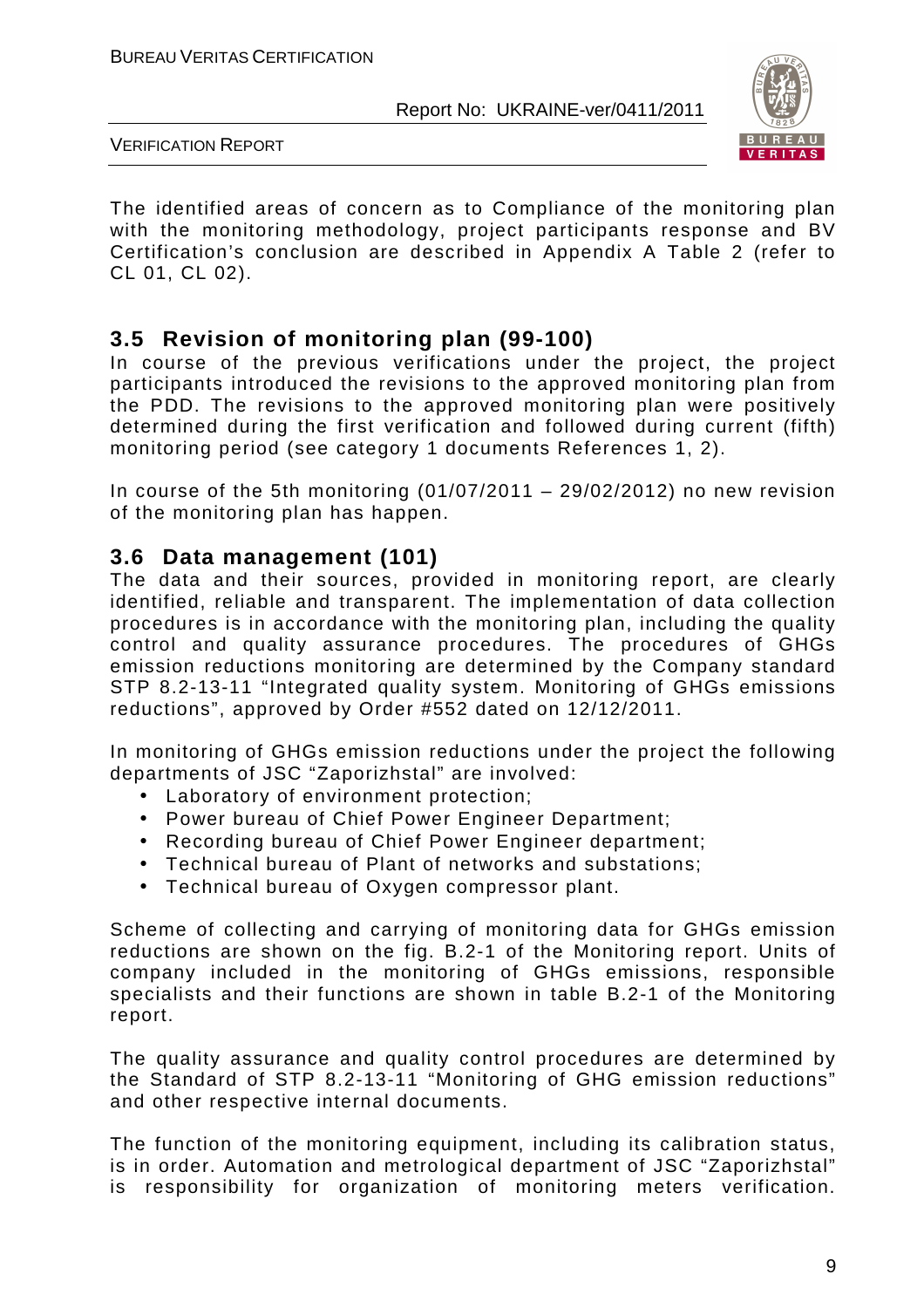

VERIFICATION REPORT

Verification of meters are provided by State enterprise "Zaporizhzhya Scientific production center of standardization, metrology and certification".

The evidence and records used for the monitoring are maintained in a traceable manner. All necessary information for monitoring of GHGs emission reductions are stored in paper and electronic files and will be saved till the crediting period and for two years after the last operation with ERUs from the project. The procedures of monitoring data archiving and responsible person are determined by STP 8.2-13-11 "Integrated quality system. Monitoring of GHGs emissions reductions" and other internal documents. The description of data processing and storage is described in the section B.2. of the monitoring report.

The data collection and management system for the project is in accordance with the monitoring plan.

The identified areas of concern as to Data management, project participants response and BV Certification's conclusion are described in Appendix A Table 2 (refer to CL 03, CL 04).

#### **3.7 Verification regarding programmes of activities (102- 110)**

Not applicable.

# **4 VERIFICATION OPINION**

Bureau Veritas Certification has performed the 5<sup>th</sup> periodic verification of the project "Reconstruction of the oxygen compressor plant at the JSC "Zaporizhstal", Ukraine" project in city of Zaporizhzhya, Zaporizhzhya Region, Ukraine, which applies the JI Specific approach. The verification was performed on the basis of UNFCCC criteria and host country criteria and also on the criteria given to provide for consistent project operations, monitoring and reporting.

The verification consisted of the following three phases: i) desk review of monitoring report against the project design and the baseline and monitoring plan; ii) follow-up interviews with project stakeholders; iii) resolution of outstanding issues and the issuance of the final verification report and opinion.

The management of CJSC "National Carbon Sequestration Foundation" is responsible for the preparation of the GHG emissions data and the reported GHG emissions reductions of the project on the basis set out within the project Monitoring Plan as per determined changes. The development and maintenance of records and reporting procedures in accordance with that plan, including the calculation and determination of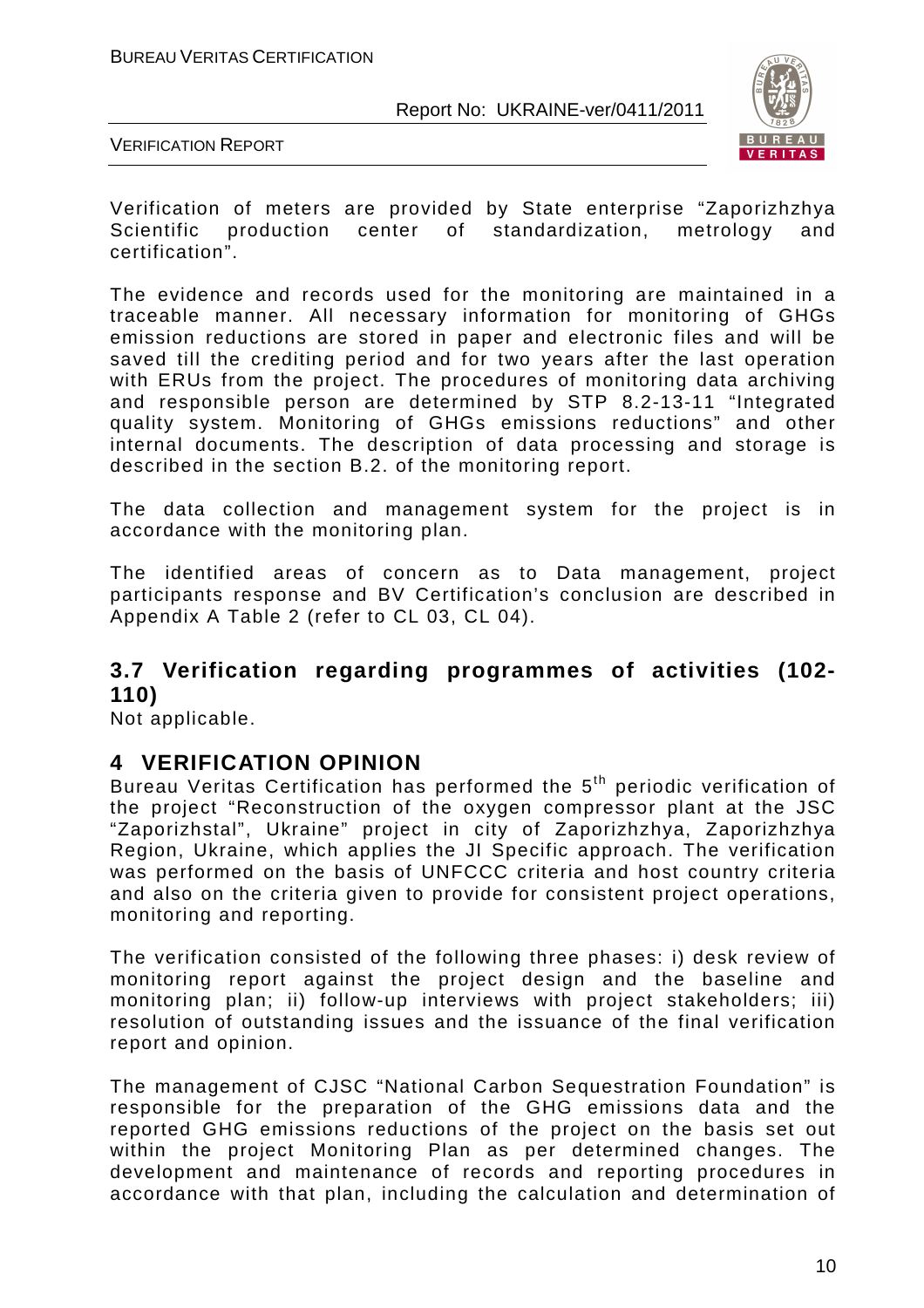

VERIFICATION REPORT

GHG emission reductions from the project, is the responsibility of the management of the project.

According to the results of the Monitoring Report for the project "Reconstruction of the oxygen compressor plant at the JSC "Zaporizhstal", Ukraine" for the monitoring period from 01/07/2011 to 29/02/2012, the actual achieved GHG emission reductions are larger than it was indicated as prognostic estimation in the PDD. According to Revision of the monitoring plan Version 01 of 15/09/2010, emission reductions for period  $01/07/2011$  - 29/02/2012 were expected 72132 tonnes of  $CO<sub>2</sub>$  equivalent. According Monitoring Report version 02.1 emission reductions achieved are 73284 tonnes of  $CO<sub>2</sub>$  equivalent for period 01/07/2011 - 29/02/2012. The reasons of the difference between the prognostic estimation of emission reductions in the PDD and the actual emission reductions are explained in sections D.5.

Bureau Veritas Certification verified the Project Monitoring Report version 02.1 for the reporting period as indicated below. Bureau Veritas Certification confirms that the project is as planned and described in approved project design documents. Installed equipment being essential for generating emission reduction runs reliably and is calibrated appropriately. The monitoring system is in place and the project is generating GHG emission reductions.

Bureau Veritas Certification can confirm that the GHG emission reduction is calculated without material misstatements. Our opinion relates to the project's GHG emissions and resulting GHG emissions reductions reported and related to the approved project baseline and monitoring, and its associated documents. Based on the information we have seen and evaluated, we confirm the following statement:

Reporting period: From 01/07/2011 to 29/02/2012

|  | For the period from 01/07/2011 to 31/12/2011 |
|--|----------------------------------------------|

| <b>Baseline emissions</b><br>Project emissions<br><b>Emission Reductions</b> |  | : 306826<br>: 251234<br>: 55592 | tonnes of $CO2$ equivalent.<br>tonnes of $CO2$ equivalent.<br>tonnes of $CO2$ equivalent. |  |  |
|------------------------------------------------------------------------------|--|---------------------------------|-------------------------------------------------------------------------------------------|--|--|
| For the period from 01/01/2012 to 29/02/2012<br><b>Baseline emissions</b>    |  | : 102559                        | tonnes of $CO2$ equivalent.                                                               |  |  |
| Project emissions                                                            |  |                                 | : 84867 tonnes of $CO2$ equivalent.                                                       |  |  |
| <b>Emission Reductions</b>                                                   |  | : 17692                         | tonnes of $CO2$ equivalent.                                                               |  |  |
| Total for the period from 01/07/2011 to 29/02/2012                           |  |                                 |                                                                                           |  |  |
| <b>Baseline emissions</b>                                                    |  |                                 | : 409385 tonnes of $CO2$ equivalent.                                                      |  |  |
| Project emissions                                                            |  |                                 | : 336101 tonnes of $CO2$ equivalent.                                                      |  |  |
| <b>Emission Reductions</b>                                                   |  |                                 | $\therefore$ 73284 tonnes of $CO2$ equivalent.                                            |  |  |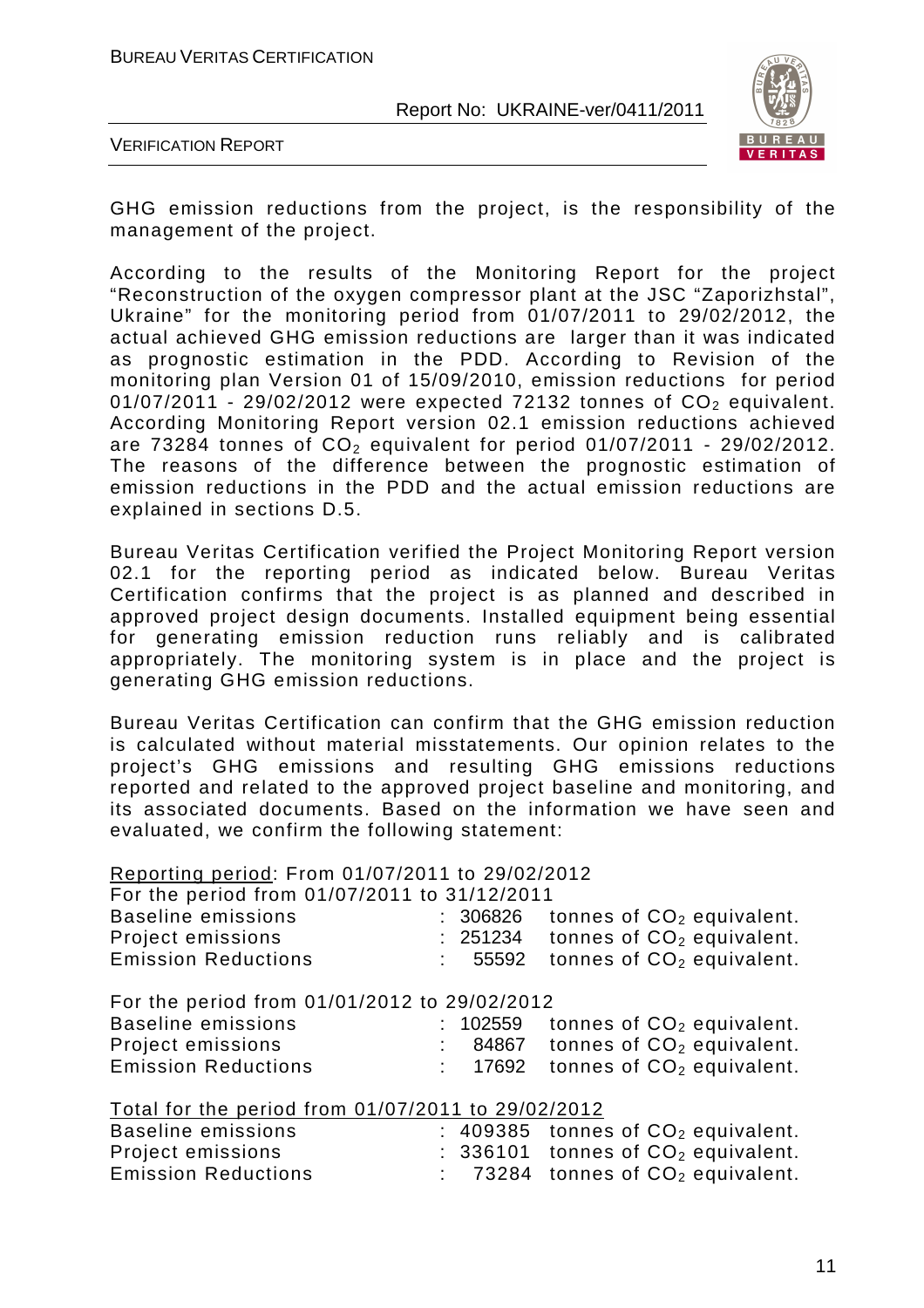

VERIFICATION REPORT

# **5 REFERENCES**

#### **Category 1 Documents:**

Documents provided by CJSC "National Carbon Sequestration Foundation" that relate directly to the GHG components of the project.

- /1/ Monitoring Report, version 01, dated 15 September 2010 (changed monitoring plan).
- /2/ Verification Report, 2010 (determination of Monitoring Plan changes.
- /3/ Monitoring Report, version 01.1, dated 02 April 2012
- /4/ Monitoring Report, version 02.1, dated 18 May 2012
- /5/ Project Design Document, version 03, dated 03 August 2009
- /6/ Letter of Approval from National Environmental Investment Agency of Ukraine ref. No 1514/23/7, issued on 14/12/2009
- /7/ Letter of approval for a project under article 6 of the Kyoto Protocol (JI) of the Federal Office for the Environment (FOEN) of Switzerland ref. No J294-0485, issued on 23/07/2010
- /8/ Excel spreadsheet of the emission reductions calculation version
- /9/ Determination and Verification Manual, version 01.

#### **Category 2 Documents:**

Background documents related to the design and/or methodologies employed in the design or other reference documents.

| N <sub>2</sub> | Name of the document                                                                                                   |
|----------------|------------------------------------------------------------------------------------------------------------------------|
| п/п            |                                                                                                                        |
| 1.             | Permission №1412336600-24 on pollutants emissions into the<br>atmosphere by stationary sources (30.12.2009-29.12.2019) |
| 2.             | Report on air protection form 2-TP "air" in 2011                                                                       |
| 3.             | Report on air protection form 2-TP "air" in 2011 in the 3rd quarter<br>of 2011                                         |
| 4.             | The Standard 8.2-13-11 Monitoring of the reduction of greenhouse<br>gases                                              |
| 5.             | Report on the consumption of electricity. OCP, February, 2012                                                          |
| 6.             | Report on the consumption of electricity. OCP, January, 2012                                                           |
| 7.             | Report on the consumption of electricity. OCP, December, 2011                                                          |
| 8.             | Report on the consumption of electricity. OCP, November, 2011                                                          |
| 9.             | Report on the consumption of electricity. OCP, October, 2011                                                           |
| 10.            | Report on the consumption of electricity. OCP, September, 2011                                                         |
| 11.            | Report on the consumption of electricity. OCP, August, 2011                                                            |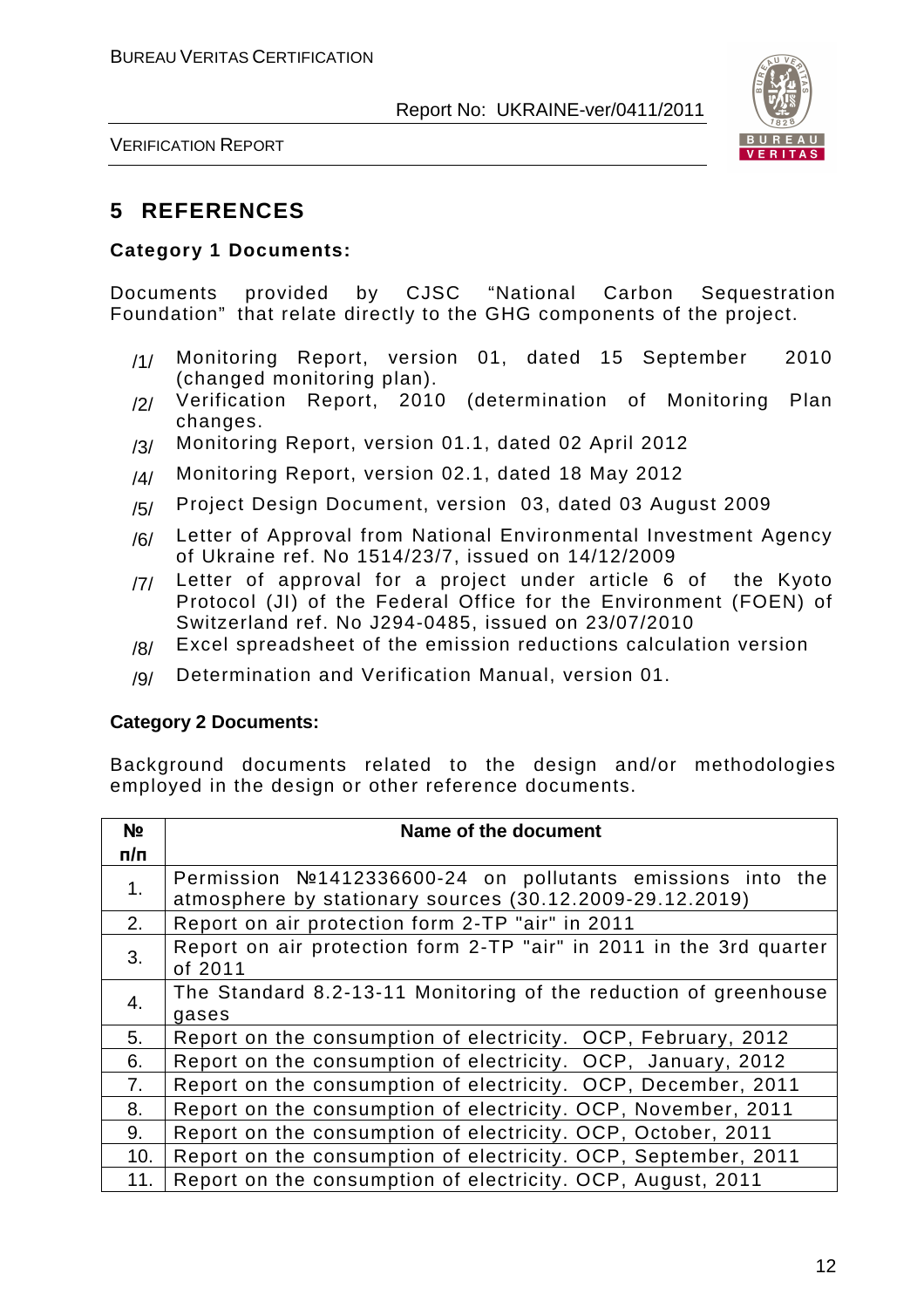

| 12. | Report on the consumption of electricity. OCP, July, 2011                                        |
|-----|--------------------------------------------------------------------------------------------------|
| 13. | Form Nº2. Consumption of electricity on manufacturing. Oxygen                                    |
|     | compressor plant, July, 2011                                                                     |
| 14. | Form Nº2. Consumption of electricity on manufacturing. Oxygen                                    |
|     | compressor plant, August, 2011                                                                   |
| 15. | Form №2. Consumption of electricity on manufacturing. Oxygen                                     |
|     | compressor plant September, 2011                                                                 |
| 16. | Form Nº2. Consumption of electricity on manufacturing. Oxygen                                    |
|     | compressor plant, October, 2011                                                                  |
| 17. | Form №2. Consumption of electricity on manufacturing. Oxygen                                     |
|     | compressor plant, November, 2011                                                                 |
| 18. | Form №2. Consumption of electricity on manufacturing. Oxygen<br>compressor plant, December, 2011 |
|     | Form Nº2. Consumption of electricity on manufacturing. Oxygen                                    |
| 19. | compressor plant, January, 2012                                                                  |
|     | Form Nº2. Consumption of electricity on manufacturing. Oxygen                                    |
| 20. | compressor plant, February, 2011                                                                 |
|     | Register of the primary electricity metering. The daily sheet.                                   |
| 21. | $(28.06.2011 - 16.08.2011)$                                                                      |
| 22. | Register of the primary electricity metering. The daily sheet.                                   |
|     | $(16.08.2011 - 01.10.2011)$                                                                      |
| 23. | Register of the primary electricity metering. The daily sheet.                                   |
|     | $(02.10.2011 - 21.11.2011)$                                                                      |
| 24. | Register of the primary<br>electricity metering. The daily sheet.                                |
|     | $(22.11.2011-09.01.2012)$                                                                        |
| 25. | Register of the primary<br>electricity metering. The daily sheet.<br>$(10.01.2012 - 27.02.2012)$ |
|     | Automated system of metering of energy consumption in the shops                                  |
| 26. | of JSC "Zaporizhstal"                                                                            |
| 27. | Report on electricity consumption. OCP, 29.02.2012                                               |
|     | Protocol №11-229 of 28.10.2011 on internal audit of management                                   |
| 28. | systems. OCP                                                                                     |
| 29. | Order №18 of 09.11.2011 on oxygen compressor plant                                               |
| 30. | Protocol №11-189 of 01.09.2011 on internal audit of management                                   |
|     | systems. OCP                                                                                     |
| 31. | Certificate of verification of the working measuring instrument No                               |
|     | 19-20/4135-09. Ultrasonic gas meter APF-31.2 №171                                                |
| 32. | Passport. Ultrasonic gas meter APF-31.2 № 171                                                    |
| 33. | Passport. Disk-250M Nº1511                                                                       |
| 34. | Passport. ДМ-3583 №40445                                                                         |
| 35. | Passport. КСД-3 №118805                                                                          |
| 36. | Passport. Saphyr-5440 Nº11802921                                                                 |
| 37. | Passport. CПГ-762. №1355                                                                         |
| 38. | Passport. Disk-250M Nº53353                                                                      |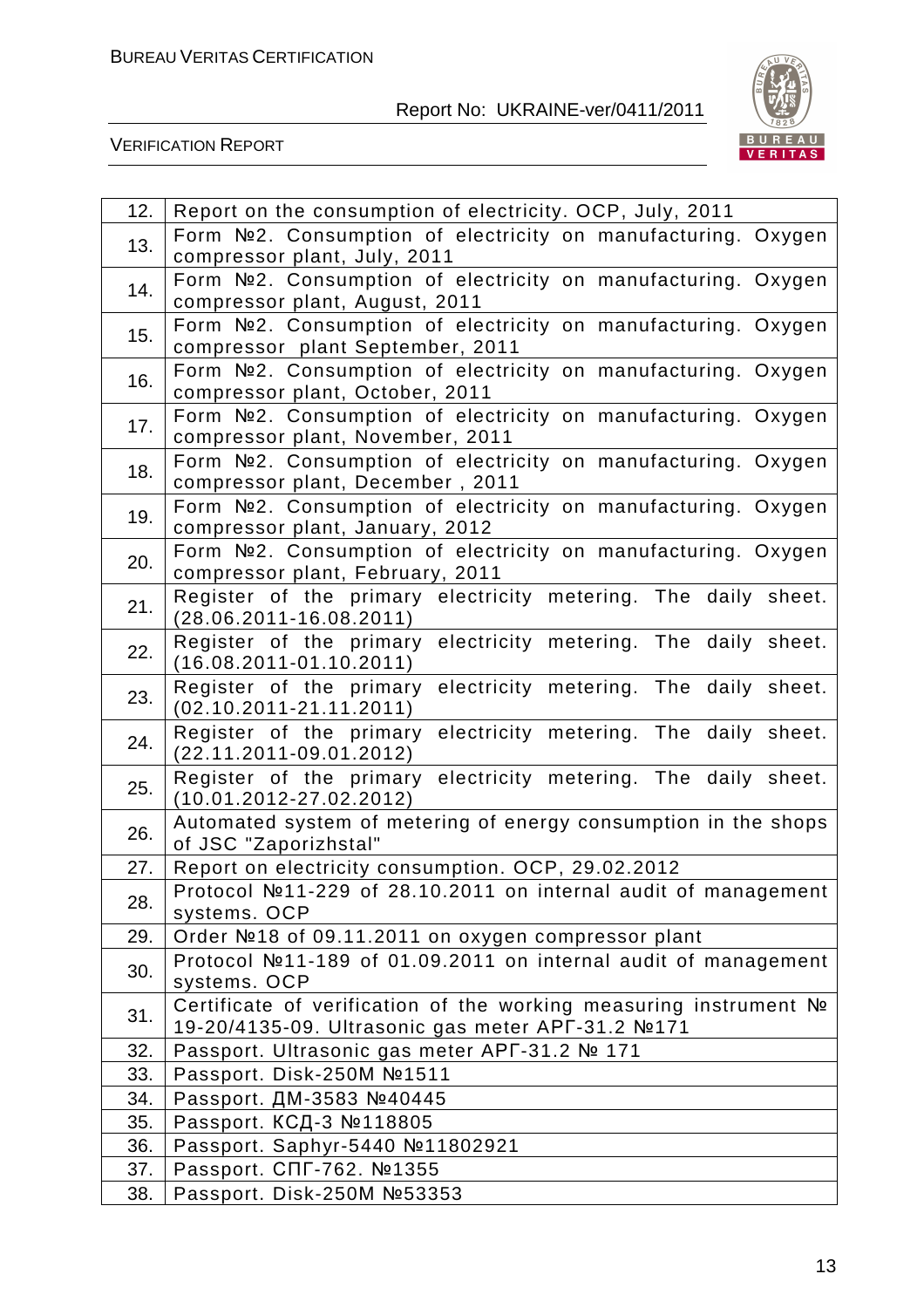

| 39. | Passport. ДМ-3583 №58848                           |
|-----|----------------------------------------------------|
| 40. | Passport. КСД-250 №68583                           |
| 41. | Passport. Disk-250M Nº53355                        |
| 42. | Passport. ДМ-3583 №2913                            |
| 43. | Passport. КСД-250 №68584                           |
| 44. | Passport. Disk-250M Nº53356                        |
| 45. | Passport. ДМ-3583 №14294                           |
| 46. | Passport. КСД-250 №73535                           |
| 47. | Passport. CΠΓ-762. №1352                           |
| 48. | Passport. Saphyr-5420 Nº08282132                   |
| 49. | Passport. ДМ-3583 №61341                           |
| 50. | Passport. КСД-3 №202713                            |
| 51. | Passport. Rosemount 3051-CD №8066805               |
| 52. | Passport. Rosemount 3051-CD №8066806               |
| 53. | Passport. ДМ-3583 №481                             |
| 54. | Passport. КСД-3 №250891                            |
| 55. | Passport. ДМ-3583 №24020                           |
| 56. | Passport. КСД-3 №59498                             |
| 57. | Passport. Electricity meter EA05RALX-B-4 №01089275 |
| 58. | Passport. Electricity meter EA05RALX-B-4 №1103414  |
| 59. | Passport. Electricity meter EA05RALX-B-4 №01103386 |
| 60. | Passport. Electricity meter EA05RALX-B-4 №01059589 |
| 61. | Passport. Electricity meter EA05RALX-B-4 №01126401 |
| 62. | Passport. Electricity meter EA05RALX-B-4 №01144050 |
| 63. | Passport. Electricity meter EA05RALX-B-4 №01103398 |
| 64. | Passport. Electricity meter EA05RALX-B-4 №01103406 |
| 65. | Passport. Electricity meter EA05RALX-B-4 №01059551 |
| 66. | Passport. Electricity meter EA05RALX-B-4 №01059594 |
| 67. | Passport. Electricity meter EA05RALX-B-4 №01050775 |
| 68. | Passport. Electricity meter EA05RALX-B-4 №01050766 |
| 69. | Passport. Electricity meter EA05RALX-B-4 №01089278 |
| 70. | Passport. Electricity meter EA05RALX-B-4 №01059555 |
| 71. | Passport. Electricity meter EA05RALX-B-4 №01059531 |
| 72. | Passport. Electricity meter EA05RALX-B-4 №01059569 |
| 73. | Passport. Electricity meter EA05RL-B-4 №01103338   |
| 74. | Passport. Electricity meter EA05RL-B-4 №01103311   |
| 75. | Passport. Electricity meter EA05RL-B-4 №01103220   |
| 76. | Passport. Electricity meter EA05RL-B-4 №01103221   |
| 77. | Passport. Electricity meter EA05RALX-B-4 №01050771 |
| 78. | Passport. Electricity meter EA05RALX-B-4 №01059590 |
| 79. | Passport. Electricity meter EA05RALX-B-4 №01050778 |
| 80. | Passport. Electricity meter EA05RALX-B-4 №01059584 |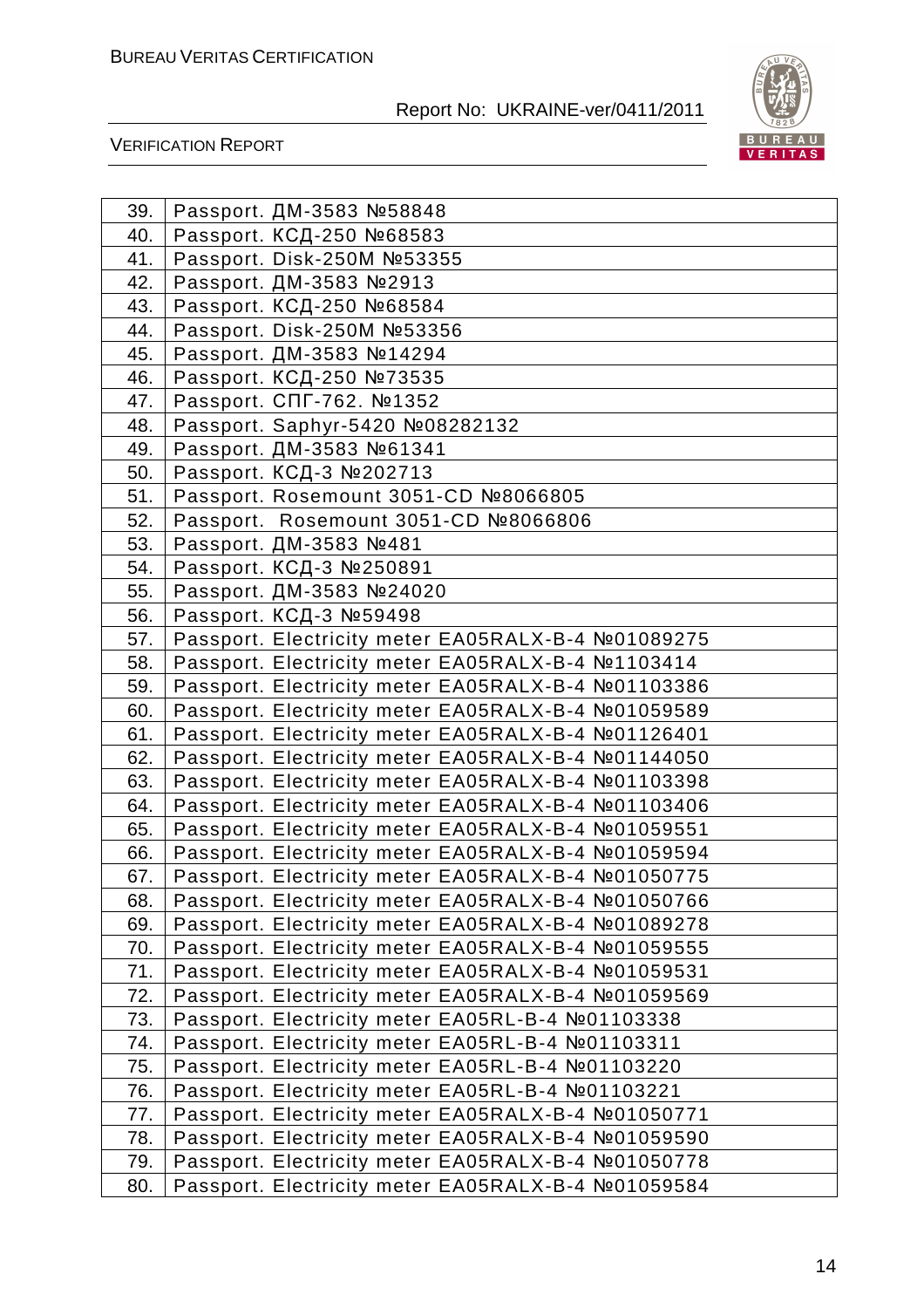

| 81.  | Passport. Electricity meter EA05RL-B-4 №01103223                                                                                                                                                                                                                                                                                 |
|------|----------------------------------------------------------------------------------------------------------------------------------------------------------------------------------------------------------------------------------------------------------------------------------------------------------------------------------|
| 82.  | Passport. Electricity meter EA05RL-B-4 №01103231                                                                                                                                                                                                                                                                                 |
| 83.  | Passport. Electricity meter EA05RL-B-4 №01103339                                                                                                                                                                                                                                                                                 |
| 84.  | Passport. Electricity meter EA05RL-B-4 №01103288                                                                                                                                                                                                                                                                                 |
| 85.  | Passport. Electricity meter EA05RALX-B-4 №01089275                                                                                                                                                                                                                                                                               |
| 86.  | Passport. Electricity meter №01089275. Attachment CD-26/9                                                                                                                                                                                                                                                                        |
| 87.  | Passport. Electricity meter №01103414. Attachment CD-21/27                                                                                                                                                                                                                                                                       |
| 88.  | Passport. Electricity meter №01103386. Attachment CD-29/29                                                                                                                                                                                                                                                                       |
| 89.  | Passport. Electricity meter №01059589. Attachment CD-20/12                                                                                                                                                                                                                                                                       |
| 90.  | Passport. Electricity meter №01126401. Attachment CD-23/14                                                                                                                                                                                                                                                                       |
| 91.  | Passport. Electricity meter №01144050. Attachment CD-28/20                                                                                                                                                                                                                                                                       |
| 92.  | Passport. Electricity meter №01103398. Attachment CD-27/18                                                                                                                                                                                                                                                                       |
| 93.  | Passport. Electricity meter №01103406. Attachment CD-30/28                                                                                                                                                                                                                                                                       |
| 94.  | Passport. Electricity meter №01059551. Attachment CD-32/45                                                                                                                                                                                                                                                                       |
| 95.  | Passport. Electricity meter №01059594. Attachment CD-33/49                                                                                                                                                                                                                                                                       |
| 96.  | Passport. Electricity meter №01050775. Attachment CD-31/47                                                                                                                                                                                                                                                                       |
| 97.  | Passport. Electricity meter №01050766. Attachment CD-34/51                                                                                                                                                                                                                                                                       |
| 98.  | Passport. Electricity meter №01089278. Attachment CD-22/42                                                                                                                                                                                                                                                                       |
| 99.  | Passport. Electricity meter №01059555. Attachment CD-36/48                                                                                                                                                                                                                                                                       |
| 100. | Passport. Electricity meter №01059531. Attachment CD-35/46                                                                                                                                                                                                                                                                       |
|      | 101. Passport. Electricity meter №01059569. Attachment AD-1/19                                                                                                                                                                                                                                                                   |
|      | 102. Aggregate log VRU-60                                                                                                                                                                                                                                                                                                        |
| 103. | Order №713 of 26.12.2011 regarding the overhaul of air settings<br><b>VRU-60</b>                                                                                                                                                                                                                                                 |
| 104. | The decision of Zaporizhzhya City Council №552/6 of 07.12.2007<br>"On approval of the act of state examining commission<br>on<br>acceptance into service of the oxygen plant with installation of air<br>unit on<br>the territory of the public corporation<br>distribution<br>"Zaporizhzhya metallurgical plant "Zaporizhstal". |
| 105. | Act of the State Commission of 12.14.2007 acceptance into<br>service of the completed construction of the object "Reconstruction<br>of the oxygen compressor plant with the construction of VRU-60 on<br>the territory of JSC« ZMK "Zaporizhstal"                                                                                |
| 106. | Conformance Certificate Series AA №04132 on the products "air<br>distribution unit 2000 t/d capacity of 60,000 m3 of gaseous oxygen<br>- VRU-60 in the kit".                                                                                                                                                                     |
|      | 107. Photo. The air distribution unit VRU-60                                                                                                                                                                                                                                                                                     |
| 108. | Certificate № 43 of apparatus worker Zhuravl' N.P.                                                                                                                                                                                                                                                                               |
| 109. | Previous Protocol of Acceptance of the settings VRU-60                                                                                                                                                                                                                                                                           |
| 110. | Meter Rosemount 3051CD<br>Nº8066805<br>of<br>Photo.<br>(production<br>oxygen in the VRU-60                                                                                                                                                                                                                                       |
| 111. | Photo.<br>Meter Rosemount<br>3051CD<br>Nº8066806<br>(production<br>of<br>oxygen in the ASE-60)                                                                                                                                                                                                                                   |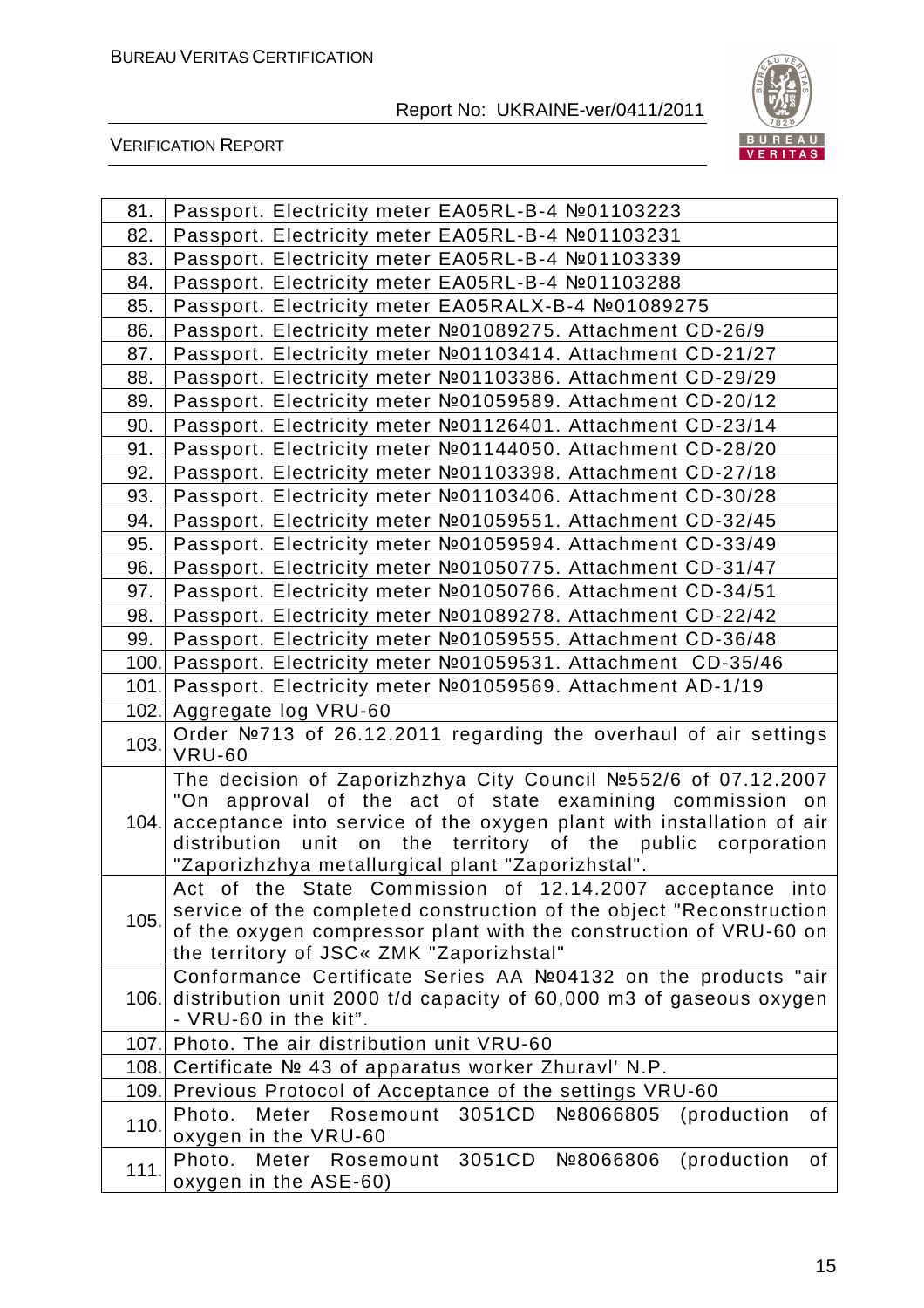

| 112. | Photo. Meter BΦC-M 2H000 №3539 (production of oxygen in CTC-<br>$35-3)$                                                                    |
|------|--------------------------------------------------------------------------------------------------------------------------------------------|
| 113. | Photo. Meter BΦC-M 240R0 №15506 (production of oxygen in<br>$CTC-35-3)$                                                                    |
|      | 114. Photo. Meter KCΦ-3 №1119 (production of oxygen in KTK-35 -3)                                                                          |
|      | 115. Photo. Meter KCΦ-3 № 18 (production of oxygen in KTK-35 -3)                                                                           |
| 116. | Photo. КСД-250 Meter №73535 (production of oxygen in Kap-30)                                                                               |
|      | 117. Photo. Meter Disk-250 Nº53356 (production of oxygen in Kap-30)                                                                        |
|      | 118. Photo. Meter Disk-250 №53356 (production of oxygen in 5P-30)                                                                          |
|      | 119. Photo. Meter Disk-250 №53355 (production of oxygen in 5P-30)                                                                          |
| 120. | Photo. Meter КСД-250 №68583 (production of oxygen in the БР-2)                                                                             |
| 121. | Photo. Meter Disk-250 №53353 (production of oxygen in the 5P-2)                                                                            |
| 122. | Photo. Meter CΠΓ-762 №1355 (putting into the open-hearth shop<br>N <sup>o</sup> 1)                                                         |
| 123. | Photo. Meter Safir-M №11802921 (putting into open-hearth shop<br>N <sup>0</sup> 1                                                          |
| 124. | Photo. Meter CΠΓ-762 №1352 (putting into the open-hearth shop<br>$N2$ 3)                                                                   |
| 125. | Photo. Meter Safir 5420 №11802921 (putting into open-hearth<br>shop №3)                                                                    |
| 126. | Photo. Meter КСД-3 №104941 (putting into the open-hearth shop<br>$N2$ 3)                                                                   |
| 127. | Photo. Meter КСД-3 №118805 (putting into the<br><b>JSC</b><br>"Dneprospetsstal")                                                           |
| 128. | Photo. Meter KCA -3 №250891 (putting into the gas plant -<br>autogenous necessities)                                                       |
| 129. | Photo. Meter KCД -3 №59498 (putting into the gas plant -<br>autogenous necessities)                                                        |
|      | 130. Photo. Meter APF 31.2 №171 (putting itto CHP)                                                                                         |
|      | 131. Photo. Meter Disk-250 № 1511 (putting into the CHP)                                                                                   |
| 132. | Certificate №43 of apparatus worker of air distribution Zhuravel<br>N.P.                                                                   |
| 133. | Special training program on safety of workers<br>in oxygen<br>compressor plant on the profession "apparatus worker of air<br>distribution" |
| 134. | Internship Program for workers of oxygen compressor plant for a<br>profession with high risk.                                              |
| 135. | Register of oxygen production by VRU-60                                                                                                    |
| 136. | Form of accounting "balance of oxygen for the period from<br>01.07.2011 to 31.07.2011»                                                     |
| 137. | Form of accounting "balance of oxygen for the period from<br>01.08.2011 to 31.08.2011»                                                     |
| 138. | Form of accounting "balance of oxygen for the period from<br>01.09.2011 to 30.09.2011»                                                     |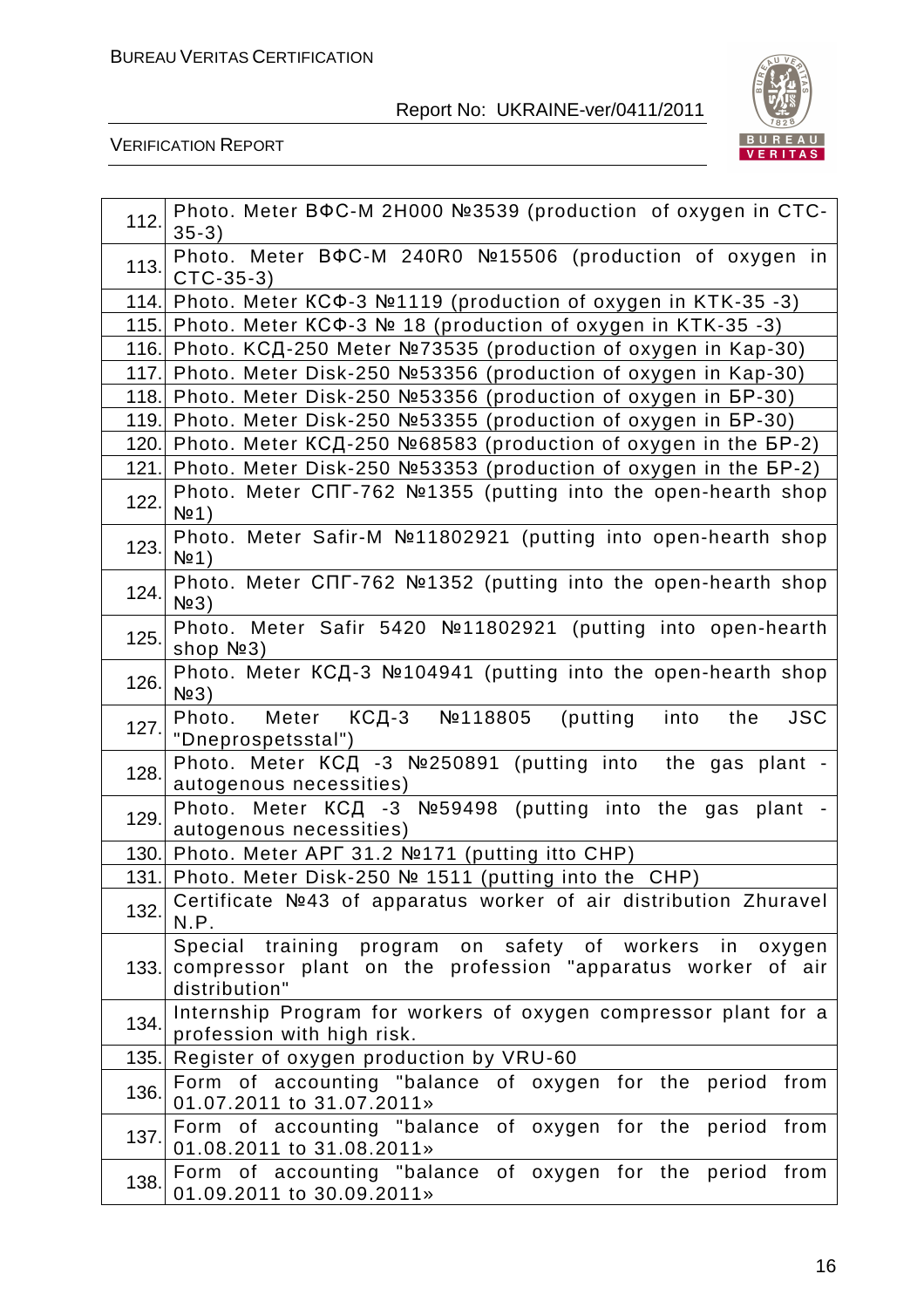

| 139. | Form of accounting "balance of oxygen for the period from<br>01.10.2011 to 31.10.2011»                             |
|------|--------------------------------------------------------------------------------------------------------------------|
| 140. | Form of accounting "balance of oxygen for the period from<br>01.11.2011 to 30.11.2011»                             |
| 141. | Form of accounting "balance of oxygen for the period from<br>01.12.2011 to 31.12.2011»                             |
| 142. | Form of accounting "balance of oxygen for the period from<br>01.02.2012 to 29.02.2012»                             |
| 143. | Form of accounting "balance of oxygen for the period from<br>01.01.2012 to 31.01.2012»                             |
| 144. | Form №1 Production and distribution of oxygen in July, 2011                                                        |
| 145. | Form №1 Production and distribution of oxygen in August, 2011                                                      |
| 146. | Form №1 Production and distribution of oxygen in September,<br>2011                                                |
| 147. | Form №1 Production and distribution of oxygen in October, 2011                                                     |
| 148. | Form №1 Production and distribution of oxygen in November, 2011                                                    |
| 149. | Form №1 Production and distribution of oxygen in December, 2011                                                    |
| 150. | Form №1 Production and distribution of oxygen in January, 2012                                                     |
| 151. | Form №1 Production and distribution of oxygen in February, 2012                                                    |
| 152. | Form Nº2 Electricity consumption for the production of oxygen in                                                   |
|      | the oxygen compressor plant in July, 2011                                                                          |
| 153. | Form Nº2 Electricity consumption for the production of oxygen in<br>the oxygen compressor plant in August, 2011    |
| 154. | Form Nº2 Electricity consumption for the production of oxygen in<br>the oxygen compressor plant in September, 2011 |
| 155. | Form Nº2 Electricity consumption for the production of oxygen in<br>the oxygen compressor plant in October, 2011   |
| 156. | Form Nº2 Electricity consumption for the production of oxygen in<br>the oxygen compressor plant in November, 2011  |
| 157  | Form Nº2 Electricity consumption for the production of oxygen in<br>the oxygen compressor plant in December, 2011  |
| 158. | Form Nº2 Electricity consumption for the production of oxygen in<br>the oxygen compressor plant in January, 2012   |
| 159. | Form Nº2 Electricity consumption for the production of oxygen in<br>the oxygen compressor plant in February, 2012  |
| 160. | Form Nº3 Summary data on the work of oxygen compressor plant<br>in July, 2011                                      |
| 161. | Form Nº 3 Summary data on the work of oxygen compressor plant<br>in August, 2011                                   |
| 162. | Form Nº3 Summary data on the work of oxygen compressor plant<br>in September, 2011                                 |
| 163. | Form Nº3 Summary data on the work of oxygen compressor plant<br>in October, 2011                                   |
| 164. | Form Nº3 Summary data on the work of oxygen compressor plant                                                       |
|      |                                                                                                                    |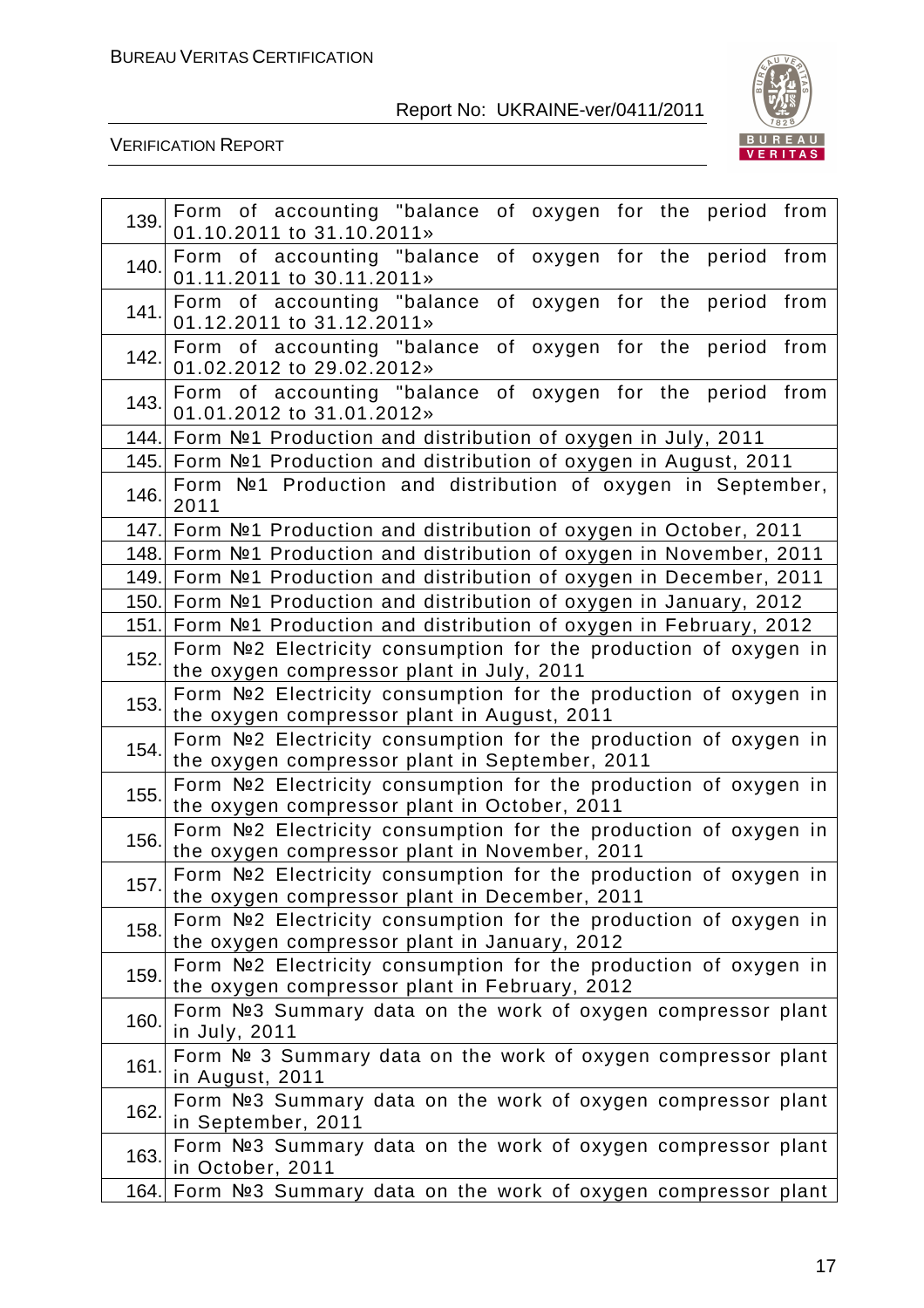

VERIFICATION REPORT

|      | in November, 2011                                                                                                                 |
|------|-----------------------------------------------------------------------------------------------------------------------------------|
| 165. | Form Nº3 Summary data on the work of oxygen compressor plant<br>in December, 2011                                                 |
| 166. | Form Nº3 Summary data on the work of oxygen compressor plant<br>in January, 2012                                                  |
| 167. | Form Nº3 Summary data on the work of oxygen compressor plant<br>in February, 2012                                                 |
| 168. | Diagram "Consumption of oxygen by the open-hearth shop",<br>31.08.2011                                                            |
| 169. | Diagram "Consumption of oxygen by the open-hearth shop",<br>25.08.2011                                                            |
| 170. | Diagram "Consumption of oxygen by the open-hearth shop",<br>26.08.2011                                                            |
| 171. | Shift register of operators of VRU-60                                                                                             |
| 172. | The initial form of self-supporting data for accounting output and<br>consumption of fuel by new oxygen unit VRU-60 on 30.12.2011 |
| 173. | The initial form of self-supporting data for accounting output and<br>consumption of fuel by new oxygen unit VRU-60 on 29.02.2012 |
|      | 174. Production Report of the oxygen compressor plant in July, 2011                                                               |
| 175. | Production Report of the oxygen compressor plant in November,<br>2011                                                             |
| 176. | Production Report of the oxygen compressor plant in January,<br>2012                                                              |
| 177. | Production Report of the oxygen compressor plant in February,<br>2012                                                             |

#### **Persons interviewed:**

List persons interviewed during the verification or persons that contributed with other information that are not included in the documents listed above.

- $/1/$  I. Kholina Head of the laboratory of environment protection of JSC "Zaporizhstal"
- /2/ V. Jarysh Deputy chief power engineer department of JSC "Zaporizhstal"
- $/3/$  A. Grabko Head of automation and metrology department of JSC "Zaporizhstal"
- /4/ Y. Akimov Deputy head of oxygen compressor plant of JSC "Zaporizhstal"
- $/5/$  M. Kozachenko Head of technological bureau of the Plant of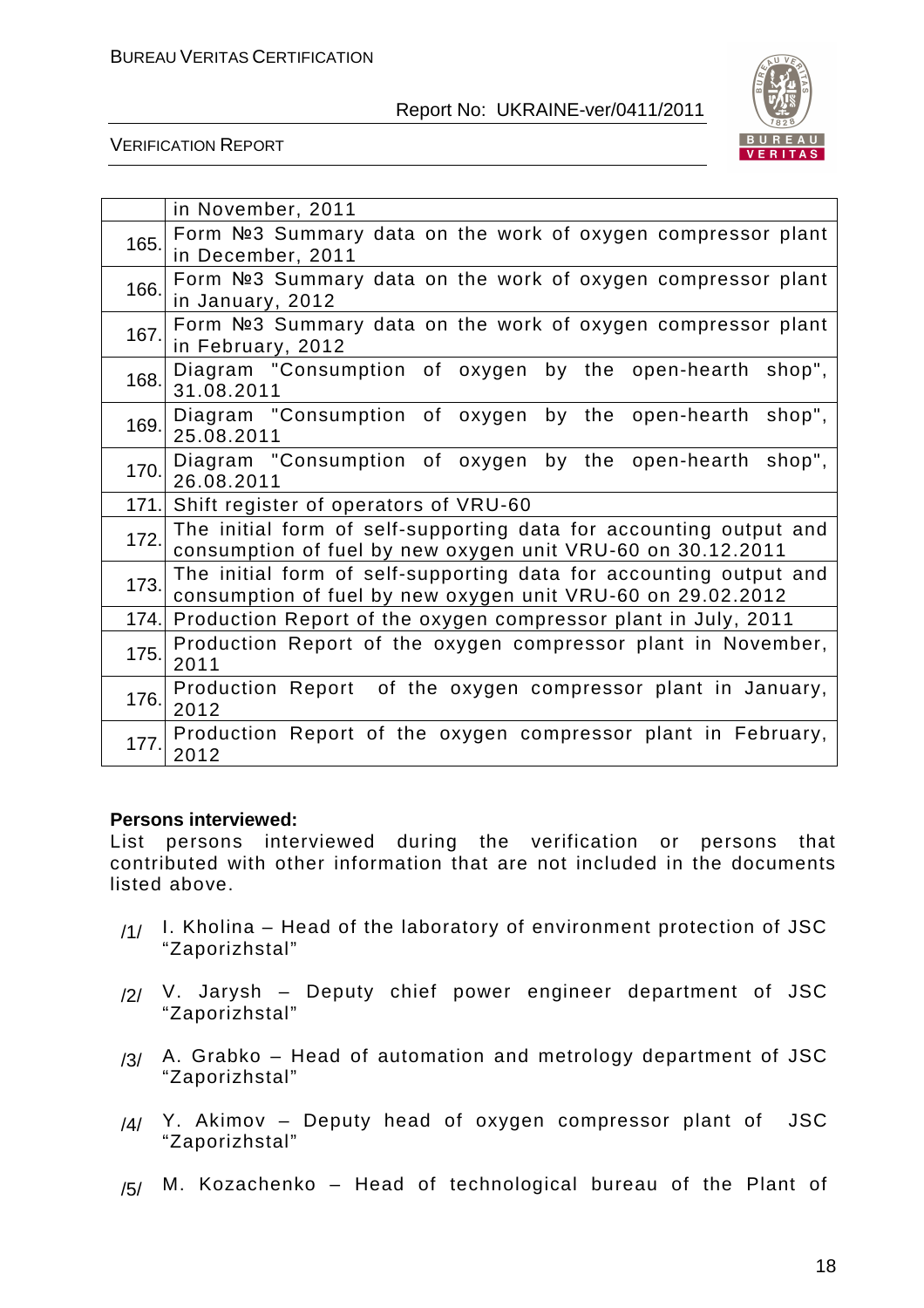

VERIFICATION REPORT

networks and substation of JSC "Zaporizhstal"

- /6/ V. Ilchenko Deputy head of the Plant of networks and substation of JSC "Zaporizhstal"
- /7/ R. Kazakov Principal specialist of CJSC "National CarbonSequestration Foundation"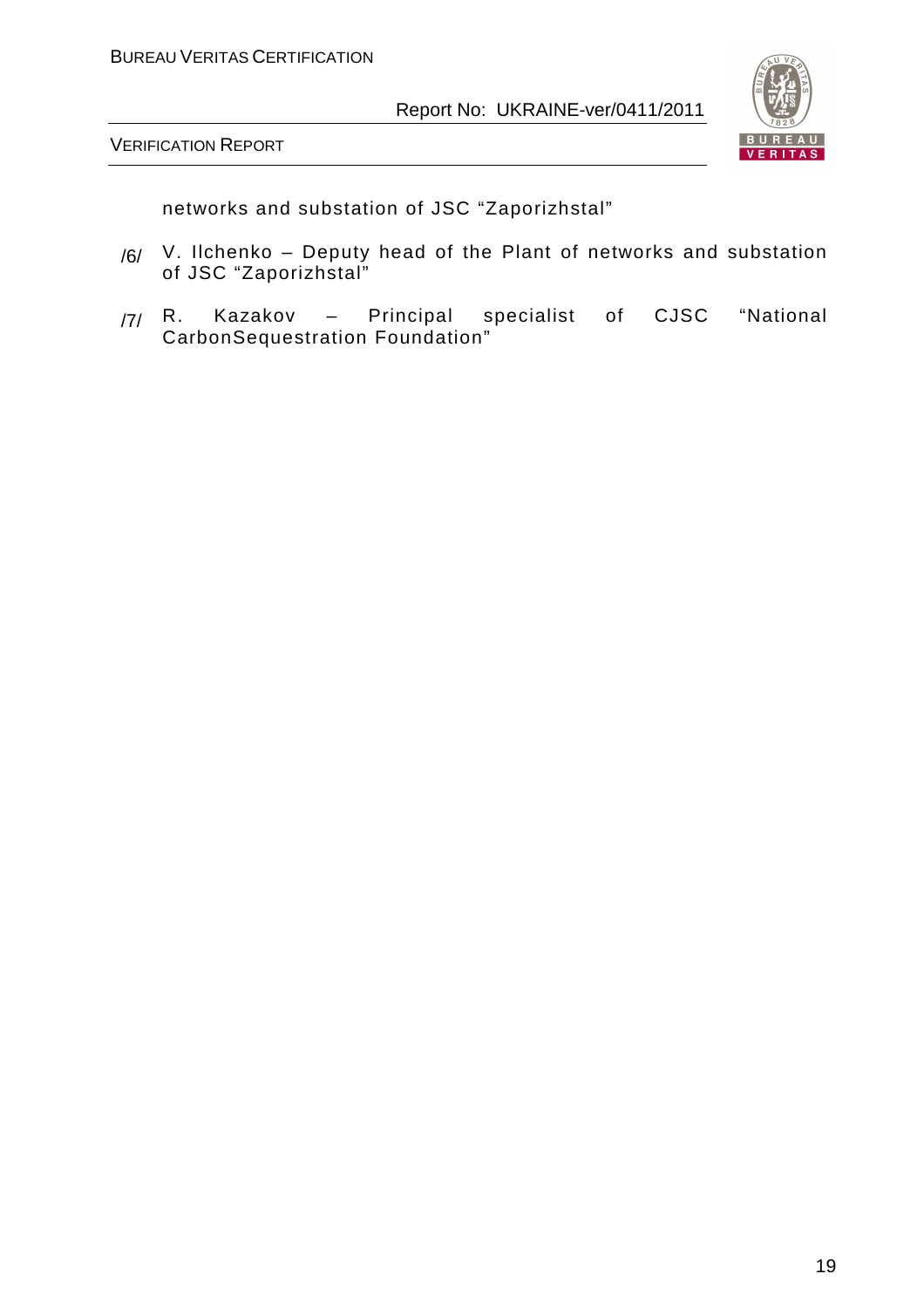

#### VERIFICATION REPORT

# APPENDIX A: VERIFICATION PROTOCOL

#### **BUREAU VERITAS CERTIFICATION HOLDING SAS**

#### **Check list for verification, according to the JOINT IMPLEMENTATION DETERMINATION AND VERIFICATION MANUAL (Version 01)**

| <b>DVM</b><br>Paragraph                      | <b>Check Item</b>                                                                                                                                                                                                                                                              | <b>Initial finding</b>                                                                                                                                                                                                                                                                                                                                                                                                                                                                                                                                  | <b>Draft</b><br><b>Conclusion</b> | <b>Final</b><br><b>Conclusion</b> |
|----------------------------------------------|--------------------------------------------------------------------------------------------------------------------------------------------------------------------------------------------------------------------------------------------------------------------------------|---------------------------------------------------------------------------------------------------------------------------------------------------------------------------------------------------------------------------------------------------------------------------------------------------------------------------------------------------------------------------------------------------------------------------------------------------------------------------------------------------------------------------------------------------------|-----------------------------------|-----------------------------------|
| <b>Project approvals by Parties involved</b> |                                                                                                                                                                                                                                                                                |                                                                                                                                                                                                                                                                                                                                                                                                                                                                                                                                                         |                                   |                                   |
| 90                                           | Has the DFPs of at least one Party involved,<br>other than the host Party, issued a written<br>project approval when submitting the first<br>verification report to the secretariat for<br>publication in accordance with paragraph 38 of<br>the JI guidelines, at the latest? | DFP of Switzerland have issued written project approval<br>(LoA) when submitting the first verification report to the<br>secretariat for publication in accordance with paragraph 38<br>of the JI guidelines.                                                                                                                                                                                                                                                                                                                                           | OK                                | OK                                |
| 91                                           | Are all the written project approvals by Parties<br>involved unconditional?                                                                                                                                                                                                    | Yes, all the written project approvals by Parties involved are<br>unconditional.                                                                                                                                                                                                                                                                                                                                                                                                                                                                        | <b>OK</b>                         | <b>OK</b>                         |
| <b>Project implementation</b>                |                                                                                                                                                                                                                                                                                |                                                                                                                                                                                                                                                                                                                                                                                                                                                                                                                                                         |                                   |                                   |
| 92                                           | Has the project been implemented in<br>accordance with the PDD regarding which the<br>determination has been deemed final and is so<br>listed on the UNFCCC JI website?                                                                                                        | The project has been implemented in accordance with the<br>PDD which was positively determined. The construction<br>works under the project had lasted from February 2005 till<br>October 2006. The installation work was performed in<br>November 2005-May 2007; start and adjusting work took<br>place in June - December 2007. The air separation unit<br>VRU-60 was put into operation in December 2007<br>(27/12/2007).<br><b>CAR 01.</b> There are no numbering and table names in the<br>monitoring report. Please make the appropriate changes. | <b>CAR 01</b><br><b>CAR 02</b>    | OK<br>OK                          |
|                                              |                                                                                                                                                                                                                                                                                | <b>CAR 02.</b> Please indicate in the monitoring report, which the<br>organization of Switzerland is a party to the project.                                                                                                                                                                                                                                                                                                                                                                                                                            |                                   |                                   |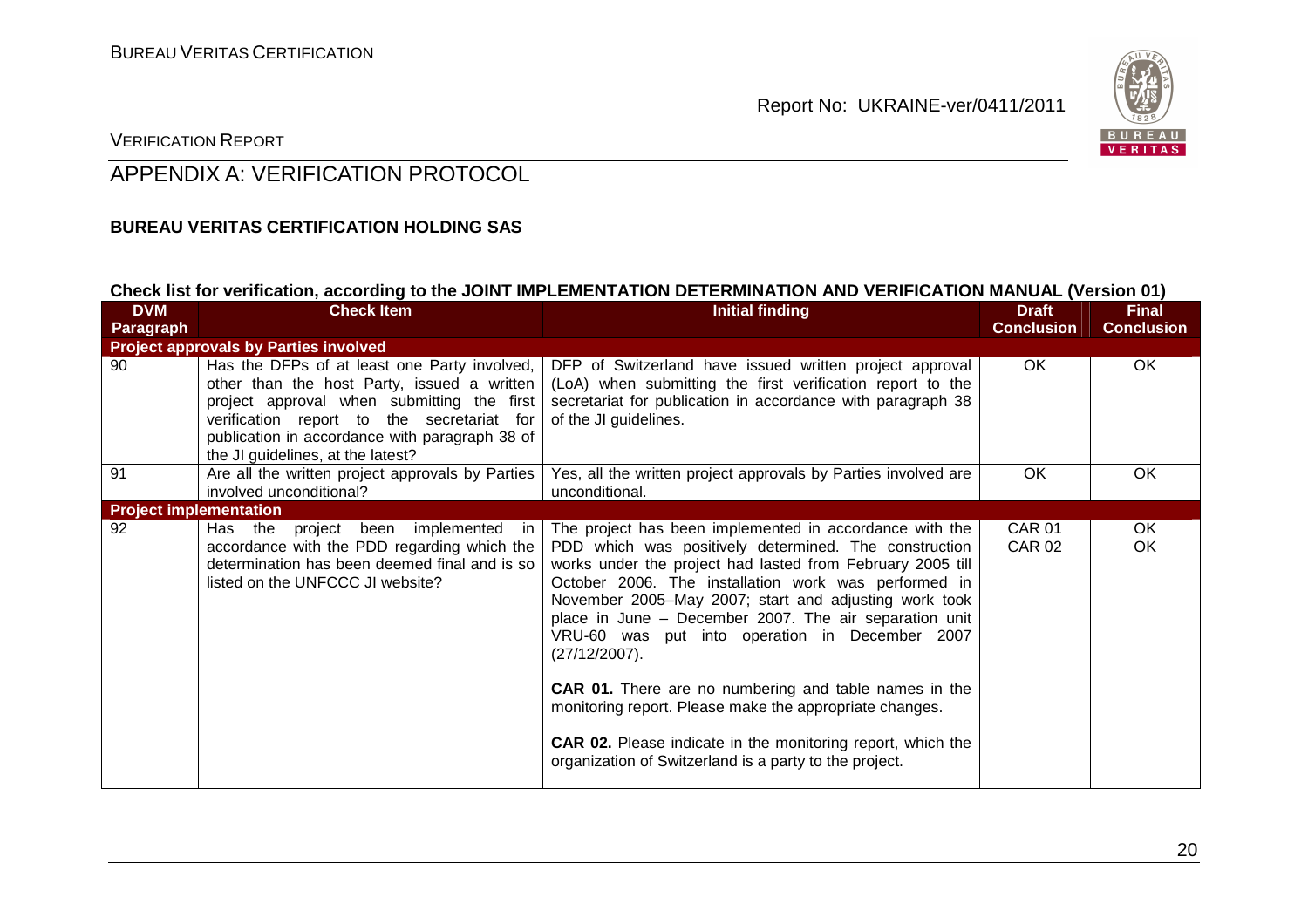

| <b>DVM</b><br><b>Paragraph</b> | <b>Check Item</b>                                                                                                                                                                                                                                                                                                                                                    | <b>Initial finding</b>                                                                                                                                                                                                                                                                                              | <b>Draft</b><br><b>Conclusion</b> | <b>Final</b><br><b>Conclusion</b> |
|--------------------------------|----------------------------------------------------------------------------------------------------------------------------------------------------------------------------------------------------------------------------------------------------------------------------------------------------------------------------------------------------------------------|---------------------------------------------------------------------------------------------------------------------------------------------------------------------------------------------------------------------------------------------------------------------------------------------------------------------|-----------------------------------|-----------------------------------|
| 93                             | What is the status of operation of the project<br>during the monitoring period?                                                                                                                                                                                                                                                                                      | Monitoring report indicated the current status of the project<br>activity implementation. Based on provided materials, there<br>is known that all project equipments were operational in the<br>reporting period.                                                                                                   | OK.                               | OK                                |
|                                | <b>Compliance with monitoring plan</b>                                                                                                                                                                                                                                                                                                                               |                                                                                                                                                                                                                                                                                                                     |                                   |                                   |
| 94                             | Did the monitoring occur in accordance with the<br>monitoring plan included in the PDD regarding<br>which the determination has been deemed final<br>and is so listed on the UNFCCC JI website?                                                                                                                                                                      | Data used for calculation of emissions reduction based on<br>information that confirmed by JSC "Zaporizhstal" documents.<br>CL 01. Please give an explanation of why the numbering of<br>the formulas does not match the section number («B» -<br>$\langle \mathsf{D} \rangle$ ?                                    | <b>CL 01</b>                      | <b>OK</b>                         |
| 95(a)                          | For calculating the emission reductions or<br>enhancements of net removals, were key<br>factors, e.g. those listed in 23 (b) (i)-(vii) above,<br>influencing the baseline emissions or net<br>removals and the activity level of the project<br>and the emissions or removals as well as risks<br>associated with the project taken into account,<br>as appropriate? | All key factors influencing the baseline emissions or net<br>removals and the activity level of the project and the<br>emissions or removals as well as risks associated with the<br>project were taken into account, as appropriate for<br>calculating the emission reductions or enhancements of net<br>removals. | <b>OK</b>                         | <b>OK</b>                         |
| 95(b)                          | Are data sources used for calculating emission<br>reductions or enhancements of net removals<br>clearly identified, reliable and transparent?                                                                                                                                                                                                                        | The data sources used for calculating emission reductions<br>are clearly identified, reliable and transparent. Data sources<br>include logbook records, monthly reports of JSC<br>"Zaporizhstal", the study of standardized emission factors for<br>the Ukrainian electricity grid, internal standards.             | OK                                | OK                                |
| 95(c)                          | Are emission factors, including default emission<br>factors, if used for calculating the emission<br>reductions or enhancements of net removals,<br>selected by carefully balancing accuracy and<br>reasonableness, and appropriately justified of                                                                                                                   | Emission factors, including default emission factors, if used<br>for calculating the emission reductions or enhancements of<br>net removals, selected by carefully balancing accuracy and<br>reasonableness, and appropriately justified of the choice.                                                             | CL 02                             | <b>OK</b>                         |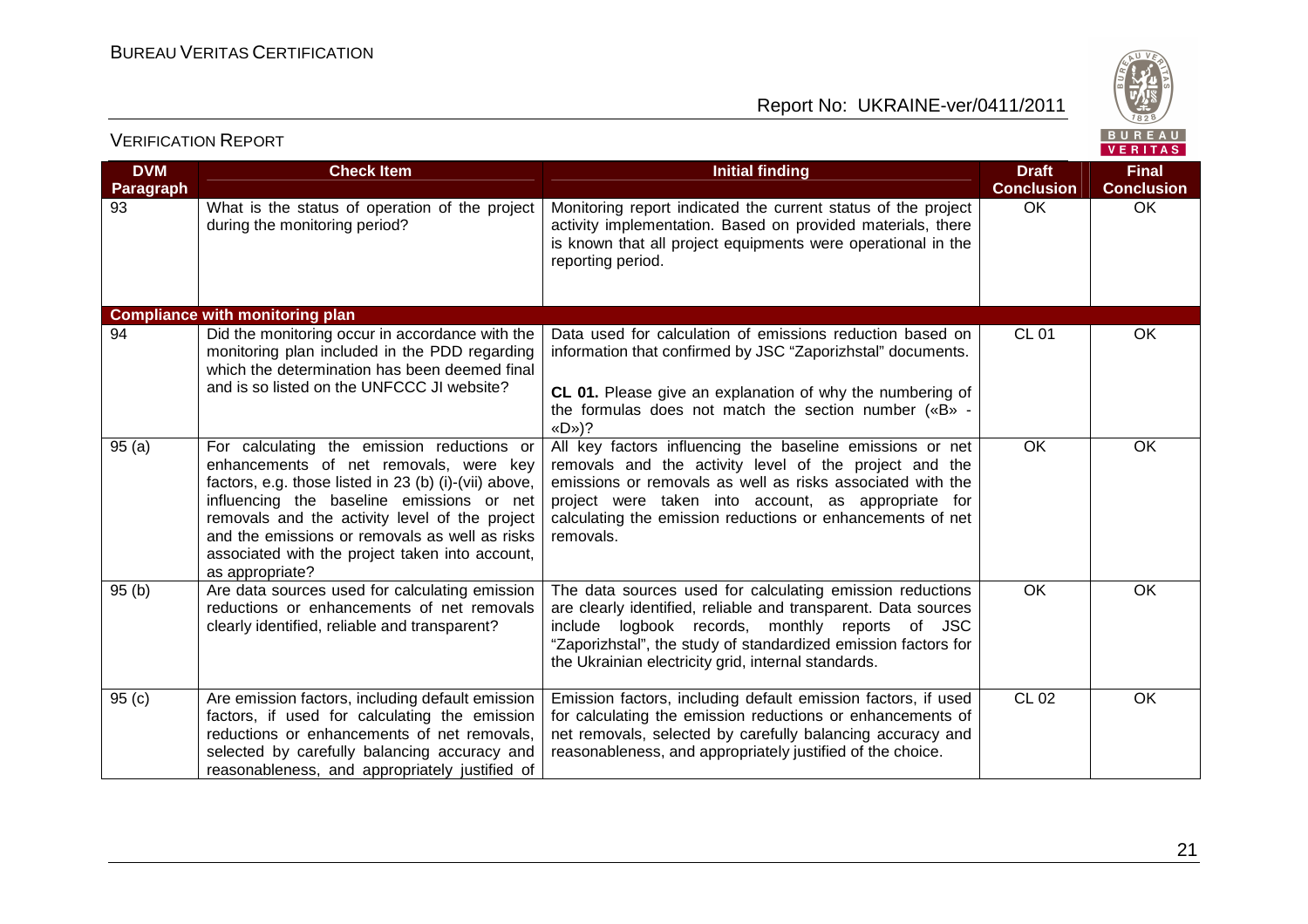

| <b>VERIFICATION REPORT</b> |  |
|----------------------------|--|
|----------------------------|--|

| <b>DVM</b> | <b>Check Item</b>                                                                                                                                                                                                                                                                                                          | <b>Initial finding</b>                                                                                                                                                                                                                                                                                                                 | <b>Draft</b>      | <b>Final</b>      |
|------------|----------------------------------------------------------------------------------------------------------------------------------------------------------------------------------------------------------------------------------------------------------------------------------------------------------------------------|----------------------------------------------------------------------------------------------------------------------------------------------------------------------------------------------------------------------------------------------------------------------------------------------------------------------------------------|-------------------|-------------------|
| Paragraph  | the choice?                                                                                                                                                                                                                                                                                                                | CL 02. Please provide justification why oxygen compressor<br>plant at JSC "Zaporizhstal" are referred to the first class of<br>electricity consumers.                                                                                                                                                                                  | <b>Conclusion</b> | <b>Conclusion</b> |
| 95(d)      | Is the calculation of emission reductions or<br>enhancements of net removals based on<br>conservative assumptions and the most<br>plausible scenarios in a transparent manner?                                                                                                                                             | The calculation of emission reductions is based on<br>conservative assumptions and the most plausible scenarios<br>in a transparent manner. As a result of documents revision,<br>all data connected with estimation of emission reduction are<br>consistent through the Monitoring report and excel<br>spreadsheets with calculation. | <b>OK</b>         | OK                |
|            | Applicable to JI SSC projects only                                                                                                                                                                                                                                                                                         |                                                                                                                                                                                                                                                                                                                                        |                   |                   |
| 96         | Is the relevant threshold to be classified as JI<br>SSC project not exceeded during the<br>monitoring period on an annual average basis?<br>If the threshold is exceeded, is the maximum<br>emission reduction level estimated in the PDD<br>for the JI SSC project or the bundle for the<br>monitoring period determined? | N/a                                                                                                                                                                                                                                                                                                                                    | N/a               | N/a               |
|            | Applicable to bundled JI SSC projects only                                                                                                                                                                                                                                                                                 |                                                                                                                                                                                                                                                                                                                                        |                   |                   |
| 97(a)      | Has the composition of the bundle not changed<br>from that is stated in F-JI-SSCBUNDLE?                                                                                                                                                                                                                                    | N/a                                                                                                                                                                                                                                                                                                                                    | N/a               | N/a               |
| 97(b)      | If the determination was conducted on the<br>basis of an overall monitoring plan, have the<br>project participants submitted a common<br>monitoring report?                                                                                                                                                                | N/a                                                                                                                                                                                                                                                                                                                                    | N/a               | N/a               |
| 98         | If the monitoring is based on a monitoring plan<br>that provides for overlapping monitoring<br>periods, are the monitoring periods per<br>component of the project clearly specified in<br>the monitoring report?                                                                                                          | N/a                                                                                                                                                                                                                                                                                                                                    | N/a               | N/a               |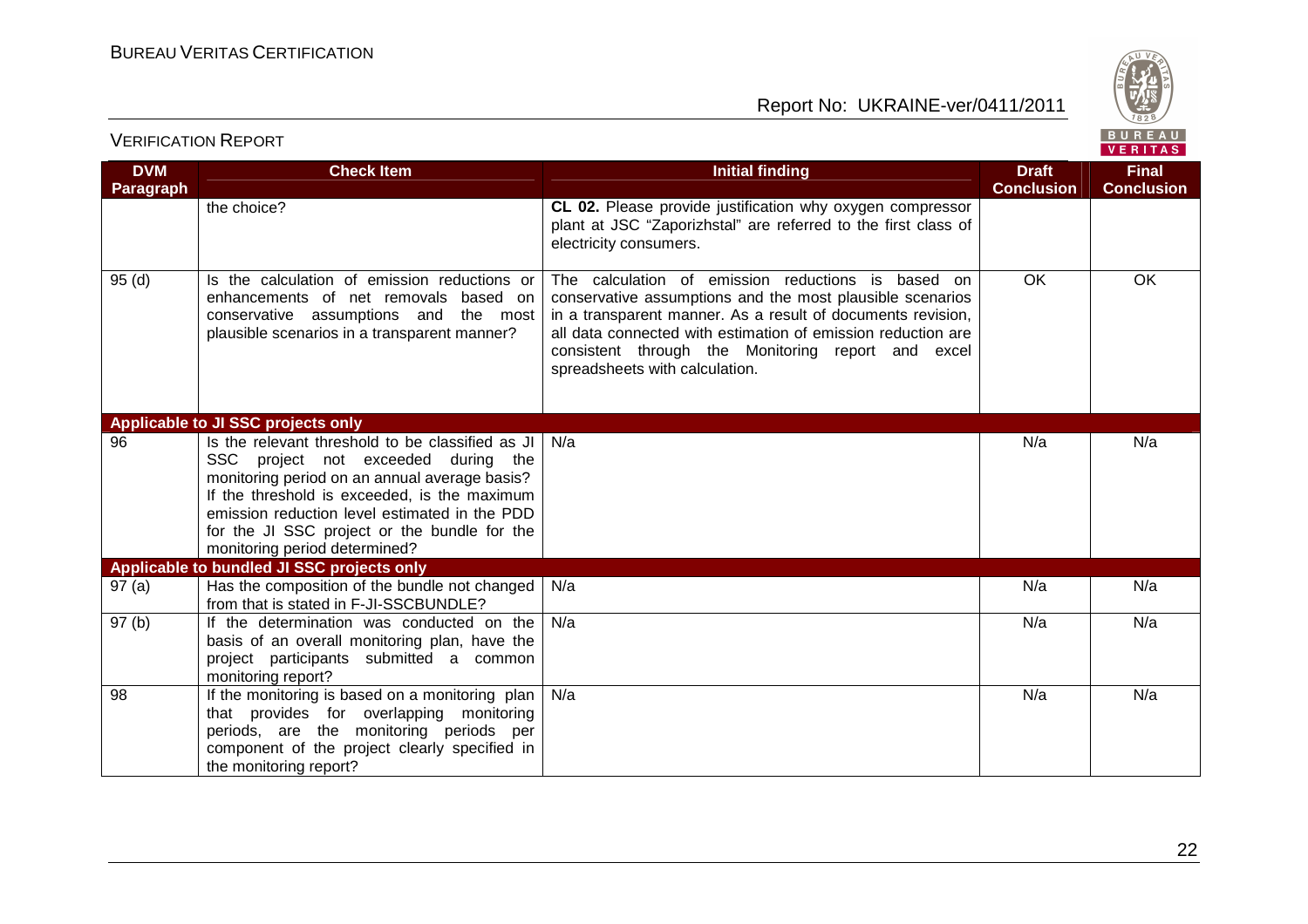

| TERITIONI IUTIO INTELIOINI |                                                                                                                                                                                                                                                                      |                                                                                                                                                                                                                                                                                                                                                                                                                                                                            |                                   | <b>VERITAS</b>                    |
|----------------------------|----------------------------------------------------------------------------------------------------------------------------------------------------------------------------------------------------------------------------------------------------------------------|----------------------------------------------------------------------------------------------------------------------------------------------------------------------------------------------------------------------------------------------------------------------------------------------------------------------------------------------------------------------------------------------------------------------------------------------------------------------------|-----------------------------------|-----------------------------------|
| <b>DVM</b><br>Paragraph    | <b>Check Item</b>                                                                                                                                                                                                                                                    | <b>Initial finding</b>                                                                                                                                                                                                                                                                                                                                                                                                                                                     | <b>Draft</b><br><b>Conclusion</b> | <b>Final</b><br><b>Conclusion</b> |
|                            | Do the monitoring periods not overlap with<br>those for which verifications were already<br>deemed final in the past?                                                                                                                                                |                                                                                                                                                                                                                                                                                                                                                                                                                                                                            |                                   |                                   |
|                            | <b>Revision of monitoring plan</b>                                                                                                                                                                                                                                   |                                                                                                                                                                                                                                                                                                                                                                                                                                                                            |                                   |                                   |
|                            | Applicable only if monitoring plan is revised by project participant                                                                                                                                                                                                 |                                                                                                                                                                                                                                                                                                                                                                                                                                                                            |                                   |                                   |
| 99(a)                      | Did the project participants provide an<br>appropriate justification for the proposed<br>revision?                                                                                                                                                                   | N/a                                                                                                                                                                                                                                                                                                                                                                                                                                                                        | N/a                               | N/a                               |
| 99(b)                      | Does the proposed revision improve the<br>accuracy and/or applicability of information<br>collected compared to the original monitoring<br>plan without changing conformity with the<br>relevant rules and regulations for the<br>establishment of monitoring plans? | N/a                                                                                                                                                                                                                                                                                                                                                                                                                                                                        | N/a                               | N/a                               |
| Data management            |                                                                                                                                                                                                                                                                      |                                                                                                                                                                                                                                                                                                                                                                                                                                                                            |                                   |                                   |
| 101(a)                     | Is the implementation of data collection<br>procedures in accordance with the monitoring<br>plan, including the quality control and quality<br>assurance procedures?                                                                                                 | All data necessary for the $CO2$ emission reductions<br>calculation is collected. The scheme of data flow and a<br>description of reporting procedures introduced in Monitoring<br>report.<br>The implementation of data collection procedures are in<br>accordance with the monitoring plan included in the<br>determined PDD.<br>Position and roles of person in the GHG data management<br>process are defined in the monitoring report and are<br>implemented on-site. | OK                                | OK                                |
| 101(b)                     | Is the function of the monitoring equipment,<br>including its calibration status, is in order?                                                                                                                                                                       | All monitoring equipments have calibration. It is calibrated<br>with periodic frequency (passport states the calibration<br>frequency for every device) according to the national<br>regulations.<br>During site visit verifiers received and reviewed passports<br>and/or certificates on calibration of all measurement                                                                                                                                                  | <b>CL 03</b>                      | OK.                               |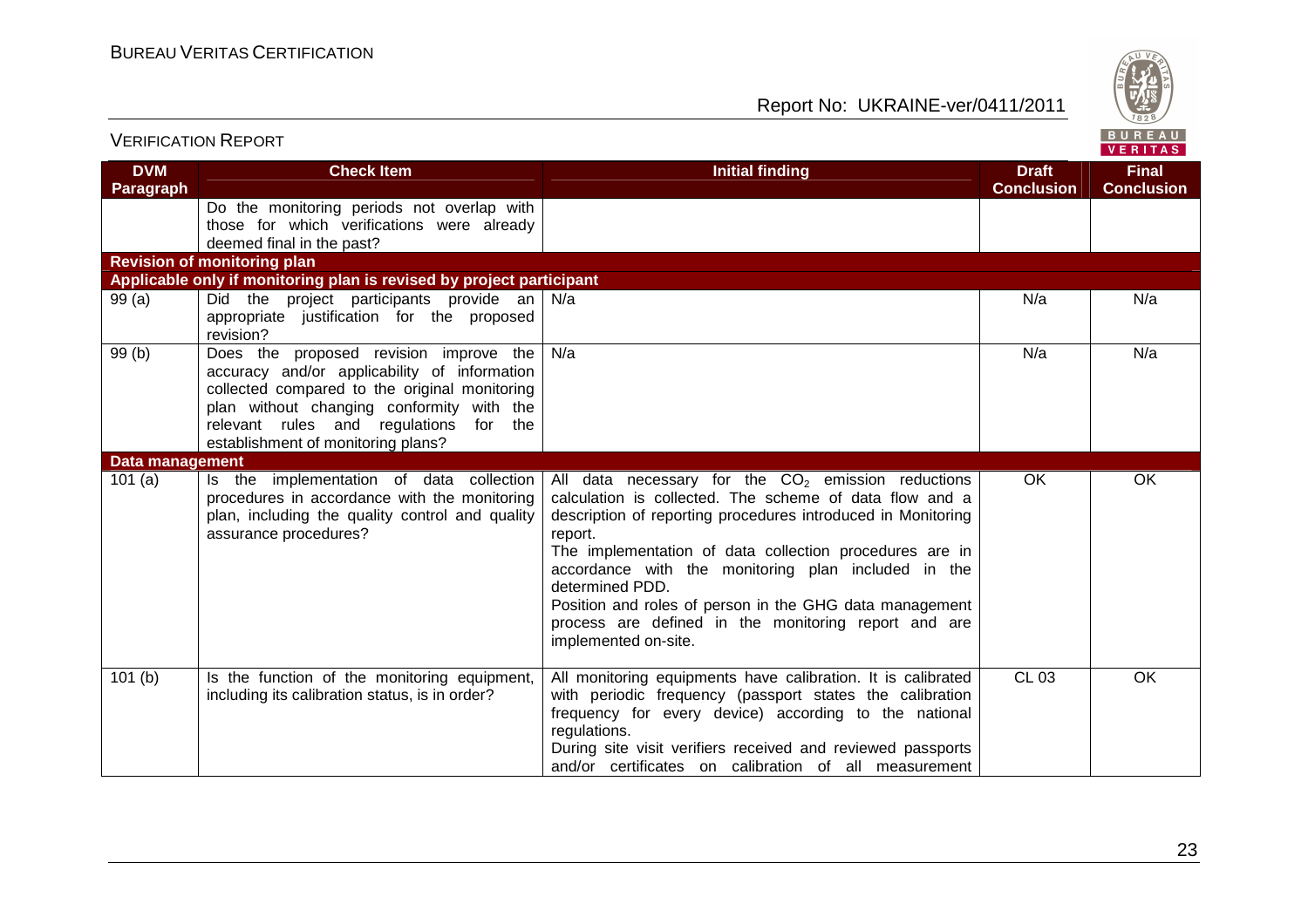

| <b>DVM</b> | <b>Check Item</b>                                                                                                                                     | <b>Initial finding</b>                                                                                                                                                                                                                                                                                                                                                                                                                                                                                                                                          | <b>Draft</b>      | <b>Final</b>      |
|------------|-------------------------------------------------------------------------------------------------------------------------------------------------------|-----------------------------------------------------------------------------------------------------------------------------------------------------------------------------------------------------------------------------------------------------------------------------------------------------------------------------------------------------------------------------------------------------------------------------------------------------------------------------------------------------------------------------------------------------------------|-------------------|-------------------|
| Paragraph  |                                                                                                                                                       |                                                                                                                                                                                                                                                                                                                                                                                                                                                                                                                                                                 | <b>Conclusion</b> | <b>Conclusion</b> |
|            |                                                                                                                                                       | equipments.<br>CL 03. Please send documents are proofing of replacement<br>electricity meters Nº 01126401, 01126395, 01126402,<br>01126399, 01126397.                                                                                                                                                                                                                                                                                                                                                                                                           |                   |                   |
| 101(c)     | Are the evidence and records used for the<br>monitoring maintained in a traceable manner?                                                             | The evidence and records used for the monitoring are<br>maintained on site of some devices and in responsible<br>departments in a traceable manner.<br>CL 04. According to the data registered in the aggregate log<br>VRU-60, in the second half of 2011 booster compressor<br>stopped. Section B.5 Monitoring Report states that the<br>special conditions of the equipment have not been identified.<br>Please provide clarification on the impact of booster<br>compressor stops on the results of monitoring the reduction<br>of greenhouse gas emissions. | CL 04             | OK                |
| $101$ (d)  | Is the data collection and management system<br>for the project in accordance with the<br>monitoring plan?                                            | The data collection and management system for the project<br>is in accordance with the approved monitoring plan.<br>Implementation of monitoring system was checked through<br>site visit, and concluded that monitoring system is completely<br>in accordance with the monitoring plan. This fact is also<br>confirmed by the documents.                                                                                                                                                                                                                       | OK                | OK                |
|            | Verification regarding programs of activities (additional elements for assessment)                                                                    |                                                                                                                                                                                                                                                                                                                                                                                                                                                                                                                                                                 |                   |                   |
| 102        | Is any JPA that has not been added to the JI<br>PoA not verified?                                                                                     | N/A                                                                                                                                                                                                                                                                                                                                                                                                                                                                                                                                                             | N/A               | N/A               |
| 103        | Is the verification based on the monitoring<br>reports of all JPAs to be verified?                                                                    | N/A                                                                                                                                                                                                                                                                                                                                                                                                                                                                                                                                                             | N/A               | N/A               |
| 103        | Does the verification ensure the accuracy and<br>conservativeness of the emission reductions or<br>enhancements of removals generated by each<br>JPA? | N/A                                                                                                                                                                                                                                                                                                                                                                                                                                                                                                                                                             | N/A               | N/A               |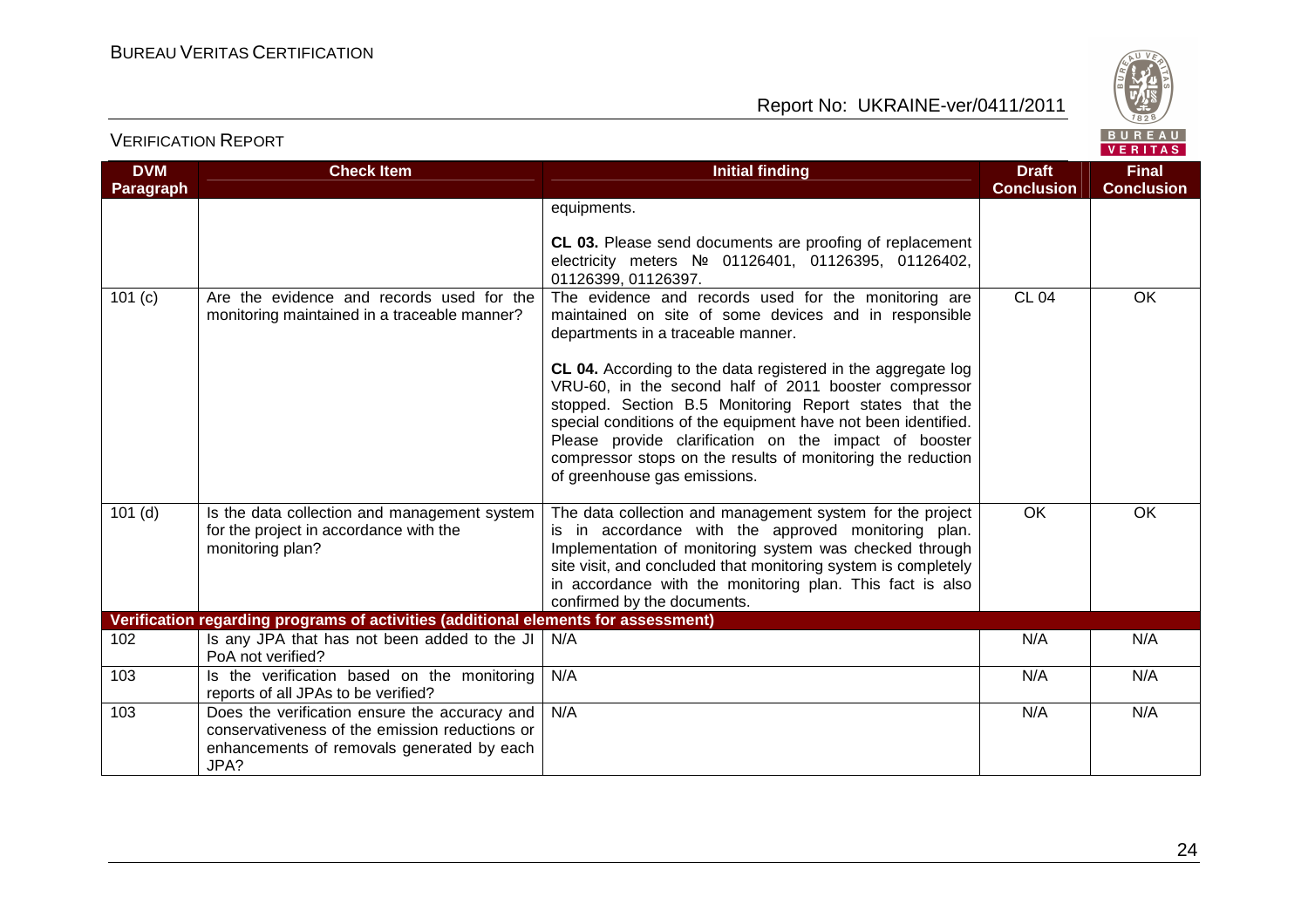

| <b>DVM</b><br><b>Paragraph</b> | <b>Check Item</b>                                                                                                                                                                                                                                                                                                                                                                                                                                                                                                                                                                                                                                                                                                                                                                                                                                                                                  | <b>Initial finding</b>                   | <b>Draft</b><br><b>Conclusion</b> | <b>Final</b><br><b>Conclusion</b> |
|--------------------------------|----------------------------------------------------------------------------------------------------------------------------------------------------------------------------------------------------------------------------------------------------------------------------------------------------------------------------------------------------------------------------------------------------------------------------------------------------------------------------------------------------------------------------------------------------------------------------------------------------------------------------------------------------------------------------------------------------------------------------------------------------------------------------------------------------------------------------------------------------------------------------------------------------|------------------------------------------|-----------------------------------|-----------------------------------|
| 104                            | Does the monitoring period not overlap with<br>previous monitoring periods?                                                                                                                                                                                                                                                                                                                                                                                                                                                                                                                                                                                                                                                                                                                                                                                                                        | N/A                                      | N/A                               | N/A                               |
| 105                            | If the AIE learns of an erroneously included<br>JPA, has the AIE informed the JISC of its<br>findings in writing?                                                                                                                                                                                                                                                                                                                                                                                                                                                                                                                                                                                                                                                                                                                                                                                  | N/A                                      | N/A                               | N/A                               |
|                                |                                                                                                                                                                                                                                                                                                                                                                                                                                                                                                                                                                                                                                                                                                                                                                                                                                                                                                    | Applicable to sample-based approach only |                                   |                                   |
| 106                            | Does the sampling plan prepared by the AIE:<br>(a) Describe its sample selection, taking into<br>account that:<br>(i) For each verification that uses a sample-<br>based approach, the sample selection shall<br>be sufficiently representative of the JPAs in<br>the JI PoA such extrapolation to all JPAs<br>identified for that verification is reasonable,<br>taking into account differences among the<br>characteristics of JPAs, such as:<br>- The types of JPAs;<br>- The complexity of the applicable<br>technologies and/or measures used;<br>- The geographical location of each JPA;<br>- The amounts of expected emission<br>reductions of the JPAs being verified;<br>- The number of JPAs for which emission<br>reductions are being verified;<br>- The length of monitoring periods of the<br>JPAs being verified; and<br>The samples selected for prior<br>verifications, if any? | N/A                                      | N/A                               | N/A                               |
| 107                            |                                                                                                                                                                                                                                                                                                                                                                                                                                                                                                                                                                                                                                                                                                                                                                                                                                                                                                    | N/A                                      | N/A                               | N/A                               |
|                                | Is the sampling plan ready for publication<br>through the secretariat along with the<br>verification<br>report<br>and<br>supporting<br>documentation?                                                                                                                                                                                                                                                                                                                                                                                                                                                                                                                                                                                                                                                                                                                                              |                                          |                                   |                                   |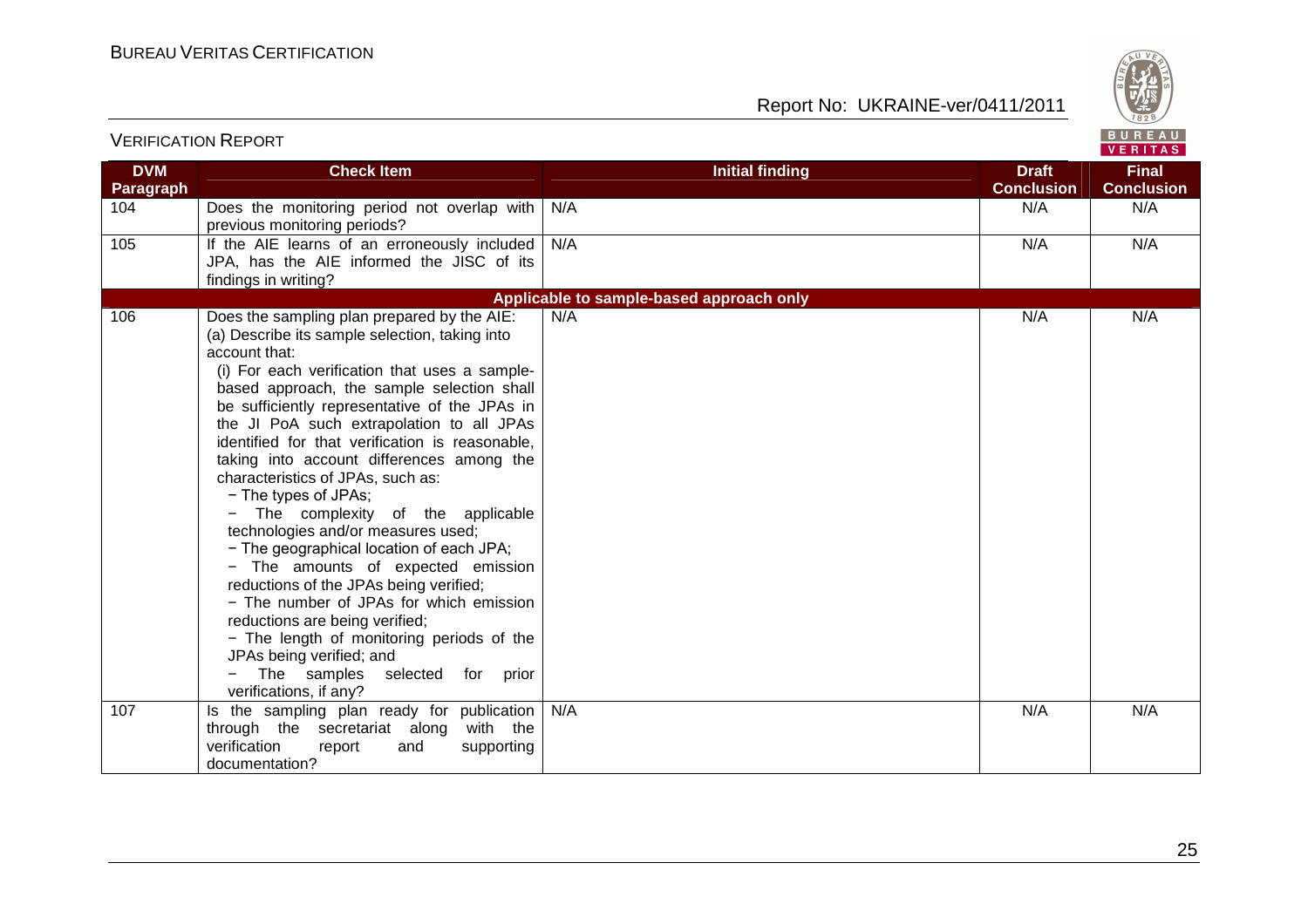VERIFICATION REPORT

Report No: UKRAINE-ver/0411/2011



#### BUREAU<br><mark>VERITAS</mark> **DVM Check Item Initial finding Check Item Initial finding Check Item Initial finding Initial finding Initial finding Final Paragraph Conclusion Conclusion** 108 Has the AIE made site inspections of at least N/A N/A N/A N/A the square root of the number of total JPAs, rounded to the upper whole number? If the AIE makes no site inspections or fewer site inspections than the square root of the number of total JPAs, rounded to the upper whole number, then does the AIE provide a reasonable explanation and justification? 109 | Is the sampling plan available for submission to N/A N/A N/A the secretariat for the JISC.s ex ante assessment? (Optional) 110 | If the AIE learns of a fraudulently included JPA, N/A N/A N/A a fraudulently monitored JPA or an inflated number of emission reductions claimed in a JI PoA, has the AIE informed the JISC of the fraud in writing?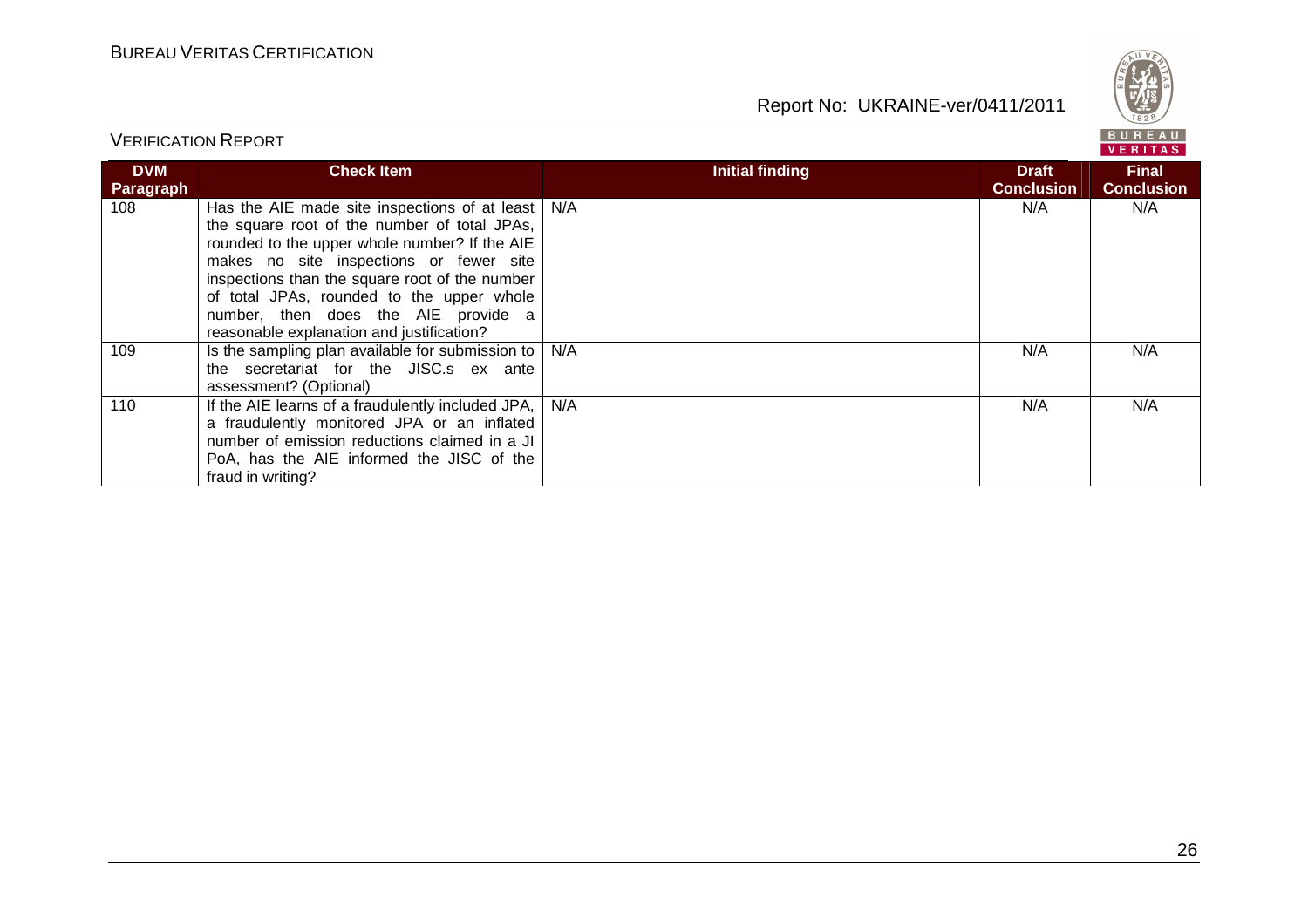

# VERIFICATION REPORT

#### **Table 2 Resolution of Corrective Action and Clarification Requests**

| Draft report clarifications and corrective action<br>requests by validation team                                                | Ref. to<br>checklist<br>question<br>in table 1 | Summary of project participant response                                                                                                                                                                                                                                   | Verification team conclusion                              |
|---------------------------------------------------------------------------------------------------------------------------------|------------------------------------------------|---------------------------------------------------------------------------------------------------------------------------------------------------------------------------------------------------------------------------------------------------------------------------|-----------------------------------------------------------|
| <b>CAR 01.</b> There are no numbering and table<br>names in the monitoring report. Please make the<br>appropriate changes.      | 92                                             | The table names and their numbering are<br>provided in the monitoring report.                                                                                                                                                                                             | CAR 01 is closed due to the<br>correction made in the MR. |
| <b>CAR 02.</b> Please indicate in the monitoring report,<br>which the organization of Switzerland is a party to<br>the project. | 92                                             | The buyer of emission reduction units<br>achieved by the JI project implementation<br>is OHANA LLP according to the Contract<br>#VP.1323.37515.1173l dated on<br>01/07/2011 (attached).<br>The information about project approval is<br>stated in the section A.3, of the | CAR 02 is closed.                                         |
|                                                                                                                                 |                                                | monitoring report.                                                                                                                                                                                                                                                        |                                                           |
| CL 01. Please give an explanation of why the<br>numbering of the formulas does not match the<br>section number («B» - «D»)?     | 94                                             | The used numbering of the formulas<br>corresponds to the approved monitoring<br>plan stated in the Revision of the<br>monitoring plan Version 01 of 15.09.2010.<br>Addition to the Monitoring report version<br>05 of 27.11.2009 for period 01.01.2008-<br>31.12.2008.    | Based on the information<br>received, CL 01 is closed.    |
|                                                                                                                                 |                                                | The necessary clarification is provided in<br>the section B of the monitoring report.                                                                                                                                                                                     |                                                           |